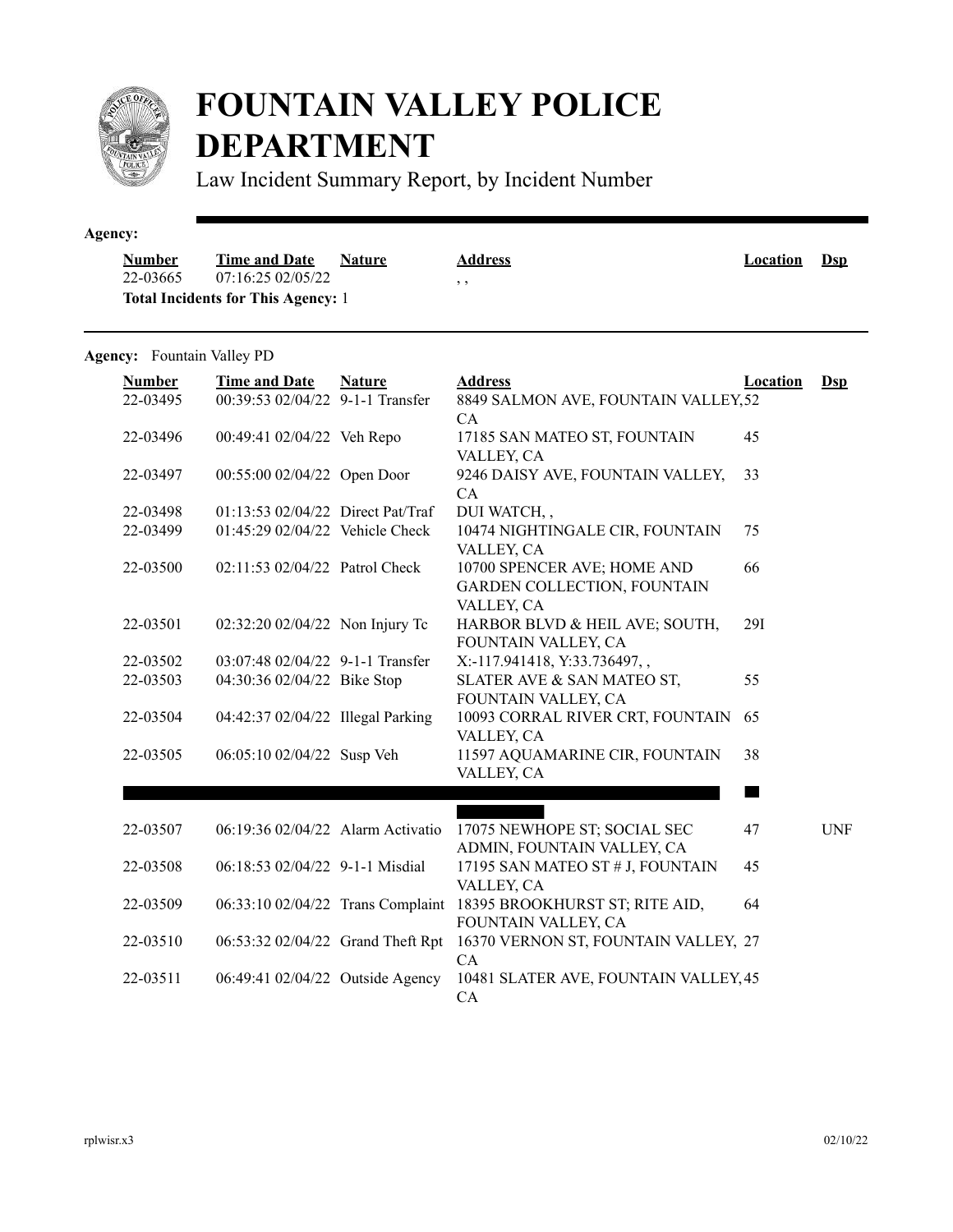| <b>Number</b> | <b>Time and Date</b>              | <b>Nature</b> | <b>Address</b>                                                                 | <b>Location</b> | $\mathbf{Dsp}$ |
|---------------|-----------------------------------|---------------|--------------------------------------------------------------------------------|-----------------|----------------|
| 22-03512      |                                   |               | 07:10:28 02/04/22 Noise Complaint 16450 SAN JACINTO ST, FOUNTAIN<br>VALLEY, CA | 28              |                |
| 22-03513      | 07:43:00 02/04/22 Priv Prop Imp   |               | 17300 EUCLID ST; VALLEY PARK                                                   | 47              |                |
| 22-03514      | 07:39:14 02/04/22 9-1-1 Misdial   |               | APARTMENTS, FOUNTAIN VALLEY, CA<br>10355 SLATER AVE #105, FOUNTAIN             | 45              |                |
|               |                                   |               | VALLEY, CA                                                                     |                 |                |
| 22-03515      | 07:49:37 02/04/22 Alarm Activatio |               | 17296 WALNUT ST, FOUNTAIN VALLEY, 43                                           |                 | <b>UNF</b>     |
|               |                                   |               | CA                                                                             |                 |                |
| 22-03516      | 08:11:56 02/04/22 Direct Pat/Traf |               | BROOKHURST ST & ELLIS AVE,<br>FOUNTAIN VALLEY, CA                              | 65I             |                |
| 22-03517      | 08:13:15 02/04/22 Traffic Stop    |               | BROOKHURST ST & QUAIL AVE,                                                     | 65              |                |
|               |                                   |               | FOUNTAIN VALLEY, CA                                                            |                 |                |
| 22-03518      | 08:26:16 02/04/22 Hlo Followup    |               | 9580 EL REY AVE; CORTE BELLA APTS, 44                                          |                 |                |
|               |                                   |               | FOUNTAIN VALLEY, CA                                                            |                 |                |
| 22-03519      | 08:36:44 02/04/22 Citizen Assist  |               | 8913 LA DONA CRT, FOUNTAIN                                                     | 42              |                |
|               |                                   |               | VALLEY, CA                                                                     |                 |                |
| 22-03520      | 08:49:04 02/04/22 9-1-1 Open Line |               | 17850 NEWHOPE ST, FOUNTAIN                                                     | 57              |                |
|               |                                   |               | VALLEY, CA                                                                     |                 |                |
| 22-03521      | 08:49:24 02/04/22 Grand Theft Rpt |               | 9837 WINTHROP CIR, FOUNTAIN                                                    | 34              |                |
| 22-03522      | 08:55:06 02/04/22 9-1-1 Misdial   |               | VALLEY, CA<br>10505 SLATER AVE; HAPPY MASSAGE, 46                              |                 |                |
|               |                                   |               | FOUNTAIN VALLEY, CA                                                            |                 |                |
| 22-03523      | 08:54:42 02/04/22 Priv Prop Imp   |               | 16061 BROOKHURST ST; ALBERTSONS, 24                                            |                 |                |
|               |                                   |               | FOUNTAIN VALLEY, CA                                                            |                 |                |
| 22-03524      |                                   |               | 08:52:49 02/04/22 Non Inj-H&R Rpt 8956 WARNER AVE; SMART AND FINAL, 42         |                 |                |
|               |                                   |               | FOUNTAIN VALLEY, CA                                                            |                 |                |
| 22-03525      |                                   |               | 08:57:39 02/04/22 Trans Complaint 9065 WARNER AVE; FLOOR AND                   | 33              |                |
|               |                                   |               | DECOR, FOUNTAIN VALLEY, CA                                                     |                 |                |
| 22-03526      | 09:00:16 02/04/22 Traffic Stop    |               | BROOKHURST ST & QUAIL AVE,<br>FOUNTAIN VALLEY, CA                              | 65              |                |
| 22-03527      | 08:47:39 02/04/22 Citizen Assist  |               | 16030 WASHBURN ST, FOUNTAIN                                                    | 27              |                |
|               |                                   |               | VALLEY, CA                                                                     |                 |                |
| 22-03528      | 09:09:13 02/04/22 Illegal Parking |               | 10320 WARNER AVE, FOUNTAIN                                                     | 45              |                |
|               |                                   |               | VALLEY, CA                                                                     |                 |                |
| 22-03529      | 09:32:03 02/04/22 9-1-1 Misdial   |               | 17300 EUCLID ST; VALLEY PARK                                                   | 47              |                |
|               |                                   |               | APARTMENTS, FOUNTAIN VALLEY, CA                                                |                 |                |
| 22-03530      | 09:34:25 02/04/22 Vehicle Check   |               | 8567 GARFIELD AVE, FOUNTAIN                                                    | 72              |                |
|               | 09:34:49 02/04/22 Vehicle Check   |               | VALLEY, CA                                                                     |                 |                |
| 22-03531      |                                   |               | 8567 GARFIELD AVE, FOUNTAIN<br>VALLEY, CA                                      | 72              |                |
| 22-03532      | 09:38:12 02/04/22 9-1-1 Incomplet |               | 4213 CAMPUS DR, IRVINE, CA                                                     |                 |                |
| 22-03533      | 09:42:18 02/04/22 9-1-1 Misdial   |               | 17300 EUCLID ST; VALLEY PARK                                                   | 47              |                |
|               |                                   |               | APARTMENTS, FOUNTAIN VALLEY, CA                                                |                 |                |
| 22-03534      | 09:45:20 02/04/22 9-1-1 Transfer  |               | 18663 PALM ST, FOUNTAIN VALLEY, CA 73                                          |                 |                |
| 22-03535      | 09:34:23 02/04/22 Illegal Parking |               | 10270 PHEASANT AVE, FOUNTAIN                                                   |                 |                |
|               |                                   |               | VALLEY, CA                                                                     |                 |                |
| 22-03536      | 09:51:37 02/04/22 9-1-1 Misdial   |               | 10810 TALBERT AVE; ORANGE COAST<br>AUTO BODY, FOUNTAIN VALLEY, CA              | 66              |                |
|               |                                   |               |                                                                                |                 |                |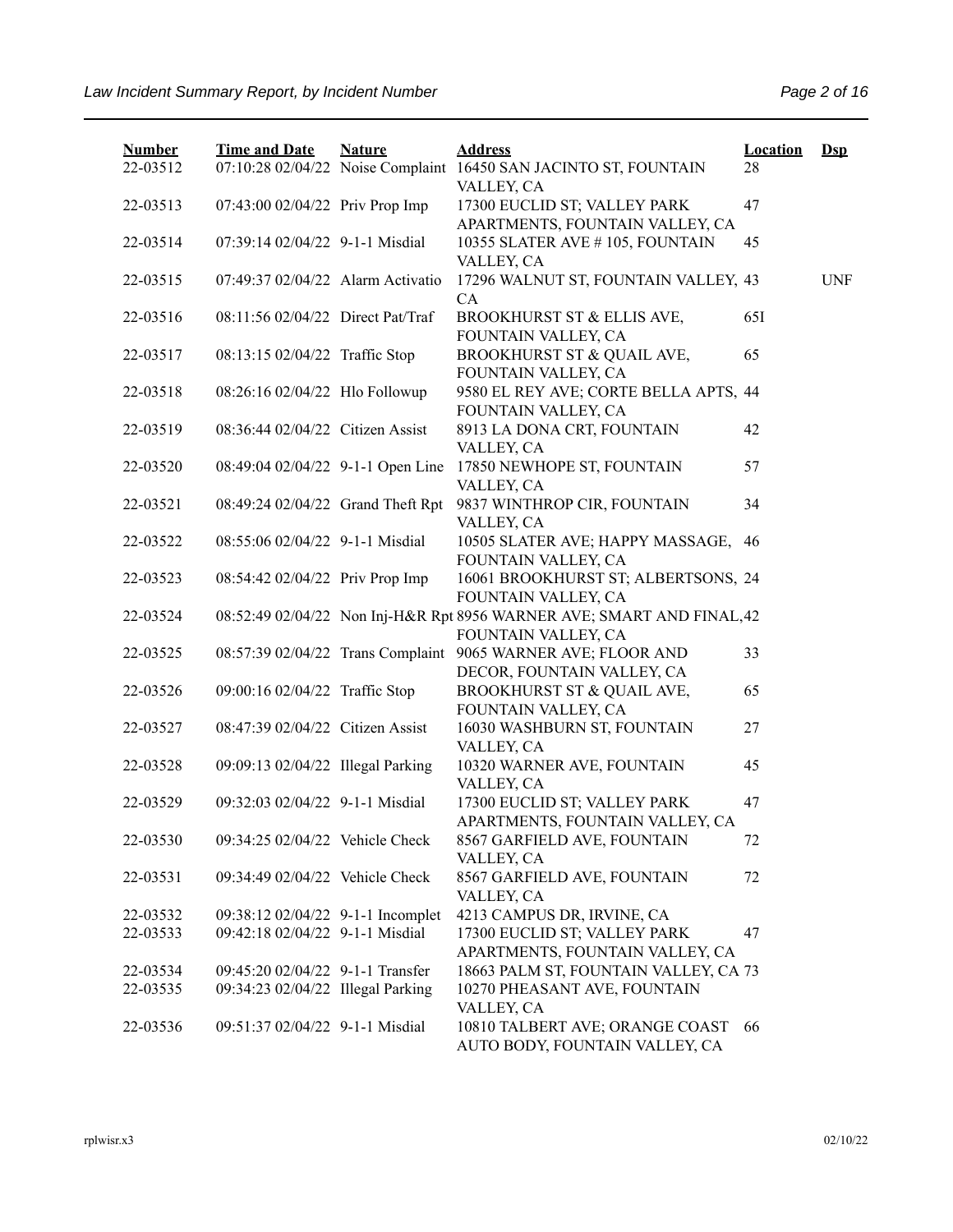| <b>Number</b> | <b>Time and Date</b>              | <b>Nature</b> | <b>Address</b>                                                                | <b>Location</b> | $Ds$       |
|---------------|-----------------------------------|---------------|-------------------------------------------------------------------------------|-----------------|------------|
| 22-03537      | 10:01:48 02/04/22 Dog Issue       |               | 18309 BROOKHURST ST #3; SALLY                                                 | 64              |            |
|               |                                   |               | BEAUTY SUPPLY, FOUNTAIN VALLEY,                                               |                 |            |
| 22-03538      | 10:06:17 02/04/22 9-1-1 Misdial   |               | CA<br>10900 WARNER AVE, FOUNTAIN                                              | 46              |            |
|               |                                   |               | VALLEY, CA                                                                    |                 |            |
| 22-03539      | 10:08:43 02/04/22 Traffic Stop    |               | 405 & BROOKHURST ST; N/B,                                                     | 54              |            |
|               |                                   |               | FOUNTAIN VALLEY, CA                                                           |                 |            |
| 22-03540      | 09:58:32 02/04/22 Abandoned Veh   |               | EDINGER AVE & RICHARDSON ST,                                                  | 28              |            |
|               |                                   |               | FOUNTAIN VALLEY, CA                                                           |                 |            |
| 22-03541      | 10:13:53 02/04/22 9-1-1 Misdial   |               | CHAPMAN / EUCLID,,                                                            |                 |            |
| 22-03542      | 10:24:33 02/04/22 Traffic Stop    |               | 405 & BROOKHURST ST, FOUNTAIN                                                 | 54              |            |
| 22-03543      | 10:21:22 02/04/22 Follow Up       |               | VALLEY, CA<br>HEIL AVE & EUCLID ST, FOUNTAIN                                  | 27I             |            |
|               |                                   |               | VALLEY, CA                                                                    |                 |            |
| 22-03544      | 10:30:47 02/04/22 Traffic Hazard  |               | NEWHOPE ST & EDINGER AVE,                                                     | 18I             |            |
|               |                                   |               | FOUNTAIN VALLEY, CA                                                           |                 |            |
| 22-03545      | 10:30:29 02/04/22 Check Well Bein |               | 18279 BROOKHURST ST # 8, FOUNTAIN 64                                          |                 |            |
|               |                                   |               | VALLEY, CA                                                                    |                 |            |
| 22-03546      | 10:37:38 02/04/22 Traffic Stop    |               | BROOKHURST ST & TALBERT AVE,                                                  | 551             |            |
|               |                                   |               | FOUNTAIN VALLEY, CA                                                           |                 |            |
| 22-03547      |                                   |               | 10:38:05 02/04/22 9-1-1 Abandoned 17150 EUCLID ST, FOUNTAIN VALLEY,           | 47              |            |
| 22-03548      |                                   |               | CA<br>10:46:35 02/04/22 9-1-1 Open Line 11788 QUARTZ CIR, FOUNTAIN VALLEY, 38 |                 |            |
|               |                                   |               | CA                                                                            |                 |            |
| 22-03549      | 10:54:33 02/04/22 Traffic Stop    |               | HARBOR BLVD & HEIL AVE; W/OF,                                                 | 291             |            |
|               |                                   |               | FOUNTAIN VALLEY, CA                                                           |                 |            |
| 22-03550      | 11:03:11 02/04/22 Susp Subj       |               | EDINGER AVE & EUCLID ST, FOUNTAIN 17I                                         |                 |            |
|               |                                   |               | VALLEY, CA                                                                    |                 |            |
| 22-03551      | 11:06:21 02/04/22 9-1-1 Misdial   |               | 11420 WARNER AVE; MEMORIALCARE 47                                             |                 |            |
|               |                                   |               | MEDICAL GROUP, FOUNTAIN VALLEY,                                               |                 |            |
| 22-03552      | 11:11:20 02/04/22 9-1-1 Transfer  |               | CA                                                                            |                 |            |
|               |                                   |               | 15964 MCCORD CIR, FOUNTAIN<br>VALLEY, CA                                      | 14              |            |
| 22-03553      | 11:37:32 02/04/22 Trans Complaint |               | 16475 HARBOR BLVD $#A$ ; 7 ELEVEN,                                            | 28              |            |
|               |                                   |               | FOUNTAIN VALLEY, CA                                                           |                 |            |
| 22-03554      | 11:41:08 02/04/22 9-1-1 Misdial   |               | 10801 SAN PACO AVE, FOUNTAIN                                                  | 56              |            |
|               |                                   |               | VALLEY, CA                                                                    |                 |            |
| 22-03555      | 11:34:51 02/04/22 Trans Complaint |               | EDINGER AVE & LOS COCHES ST,                                                  | 15              |            |
|               |                                   |               | FOUNTAIN VALLEY, CA                                                           |                 |            |
| 22-03556      | 11:47:35 02/04/22 Citizen Assist  |               | 17400 BROOKHURST ST; CITIBANK,                                                | 45              |            |
|               |                                   |               | FOUNTAIN VALLEY, CA                                                           |                 |            |
| 22-03557      | 11:58:04 02/04/22 Alarm Activatio |               | 16390 SCOTCH PINE ST, FOUNTAIN<br>VALLEY, CA                                  | 23              | <b>UNF</b> |
| 22-03558      | 12:01:52 02/04/22 Dog Issue       |               | 16400 BROOKHURST ST; FV REC                                                   | 25              |            |
|               |                                   |               | CENTER, FOUNTAIN VALLEY, CA                                                   |                 |            |
| 22-03559      |                                   |               | 12:03:32 02/04/22 9-1-1 Abandoned 15942 MT JACKSON ST, FOUNTAIN               | 19              |            |
|               |                                   |               | VALLEY, CA                                                                    |                 |            |
| 22-03560      |                                   |               | 12:02:03 02/04/22 Domestic Disput 11098 EL AMARILLO AVE, FOUNTAIN             | 47              | PAA        |
|               |                                   |               | VALLEY, CA                                                                    |                 |            |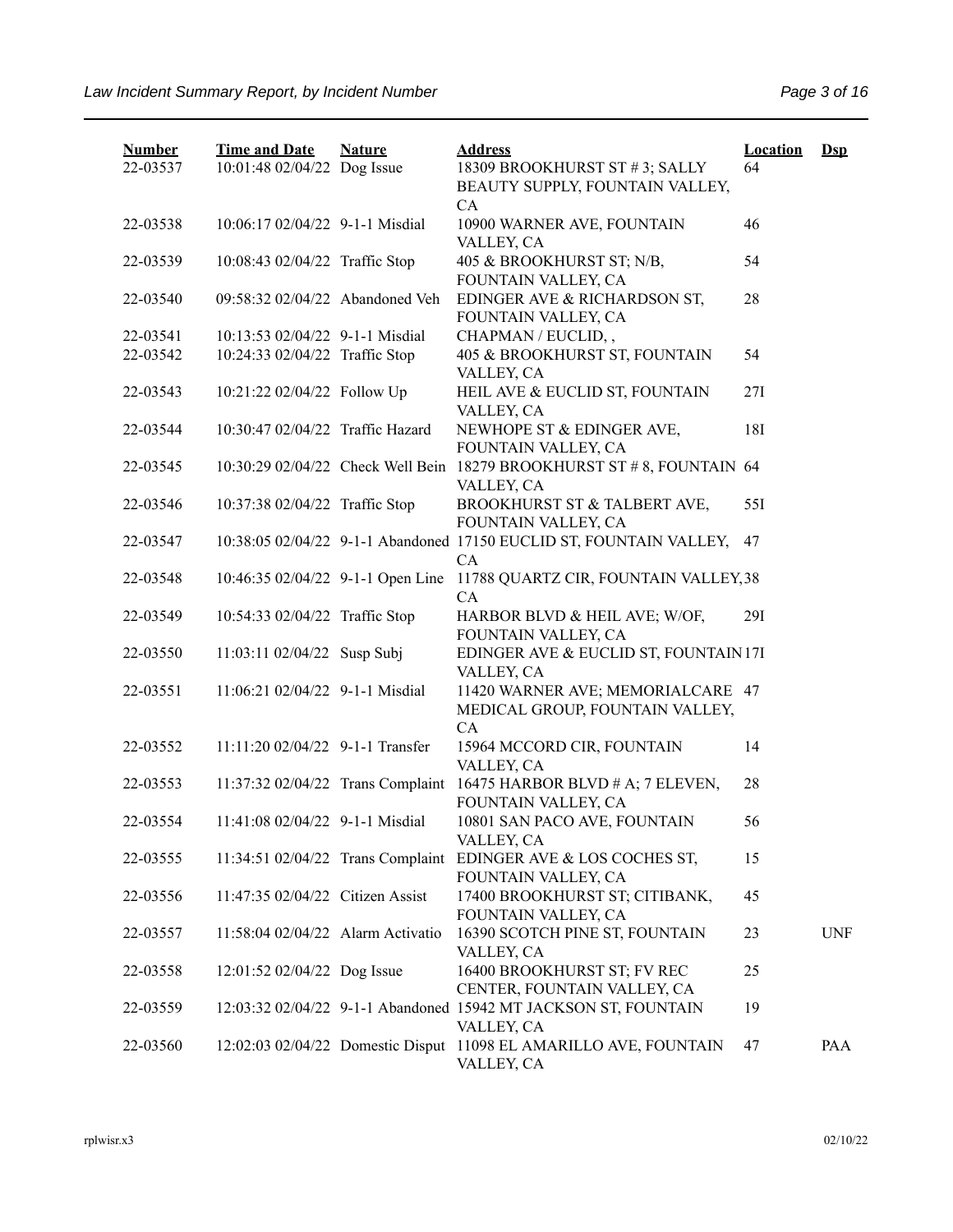| <b>Number</b><br>22-03561 | <b>Time and Date</b><br>12:08:44 02/04/22 Priv Prop Imp | <b>Nature</b> | <b>Address</b><br>16480 HARBOR BLVD, FOUNTAIN                              | <b>Location</b><br>29 | $\mathbf{Dsp}$ |
|---------------------------|---------------------------------------------------------|---------------|----------------------------------------------------------------------------|-----------------------|----------------|
| 22-03562                  | 12:02:51 02/04/22 Petty Theft Rpt                       |               | VALLEY, CA<br>11082 BELLFLOWER AVE, FOUNTAIN<br>VALLEY, CA                 | 27                    |                |
| 22-03563                  | 12:16:16 02/04/22 9-1-1 Open Line                       |               | 17539 LIVE OAK CIR, FOUNTAIN<br>VALLEY, CA                                 | 53                    |                |
| 22-03564                  | 12:23:51 02/04/22 9-1-1 Transfer                        |               | 2283 PACIFIC AVE, COSTA MESA, CA                                           |                       |                |
| 22-03566                  |                                                         |               | 12:50:53 02/04/22 Trans Complaint 10840 WARNER AVE, FOUNTAIN<br>VALLEY, CA | 46                    |                |
| 22-03567                  | 12:47:50 02/04/22 Traffic Hazard                        |               | WARNER AVE & BROOKHURST ST,<br>FOUNTAIN VALLEY, CA                         | 35I                   |                |
| 22-03568                  | 13:00:20 02/04/22 9-1-1 Misdial                         |               | 17415 LOS JARDINES WEST; MASUDA<br>SCHOOL, FOUNTAIN VALLEY, CA             | 46                    |                |
| 22-03569                  | 13:17:20 02/04/22 Trans Complaint                       |               | TALBERT AVE & MT WASHINGTON ST, 67<br>FOUNTAIN VALLEY, CA                  |                       |                |
| 22-03570                  | 12:57:39 02/04/22 Illegal Parking                       |               | 11178 SUDITH AVE, FOUNTAIN VALLEY, 37<br>CA                                |                       |                |
| 22-03571                  | 13:31:29 02/04/22 Dist Of Peac                          |               | 16566 NEWHOPE ST; LOS AMIGOS HS,<br>FOUNTAIN VALLEY, CA                    | 38                    |                |
| 22-03572                  | 16:28:40 02/04/22 Domestic Disput                       |               | BROOKHURST ST & EDINGER AVE,<br>FOUNTAIN VALLEY, CA                        | 15I                   |                |
| 22-03573                  | 13:35:11 02/04/22 Grand Theft Rpt                       |               | 17200 NEWHOPE ST # 201, FOUNTAIN<br>VALLEY, CA                             | 48                    |                |
| 22-03574                  | 13:41:42 02/04/22 Traffic Hazard                        |               | EDINGER AVE & LAS FLORES ST,<br>FOUNTAIN VALLEY, CA                        | 15                    |                |
| 22-03575                  | 13:42:08 02/04/22 Non Injury Tc                         |               | SLATER AVE & BUSHARD ST,<br>FOUNTAIN VALLEY, CA                            | 44I                   |                |
| 22-03576                  | 13:41:21 02/04/22 9-1-1 Open Line                       |               | 17562 CHESTNUT ST, FOUNTAIN<br>VALLEY, CA                                  | 53                    |                |
| 22-03577                  | 13:45:43 02/04/22 Trf Acc/Unk Inj                       |               | MAGNOLIA ST & TALBERT AVE,<br>FOUNTAIN VALLEY, CA                          | 53I                   |                |
| 22-03578                  | 13:52:56 02/04/22 9-1-1 Misdial                         |               | 15972 EUCLID ST, FOUNTAIN VALLEY, 17<br>CA                                 |                       |                |
| 22-03579                  | 13:52:43 02/04/22 Dog Issue                             |               | 9930 SLATER AVE; SONESTA ES SUITES 54<br>HOTEL, FOUNTAIN VALLEY, CA        |                       |                |
| 22-03580                  | 13:57:59 02/04/22 Petty Theft Rpt                       |               | 9475 HEIL AVE # A; Glee Donuts and<br>Burgers, FOUNTAIN VALLEY, CA         | 23                    |                |
| 22-03581                  | 14:03:54 02/04/22 Property Rpt                          |               | 11098 EL AMARILLO AVE, FOUNTAIN<br>VALLEY, CA                              | 47                    |                |
| 22-03582                  | 14:04:33 02/04/22 Check Well Bein                       |               | 18179 REDBUD CIR, FOUNTAIN<br>VALLEY, CA                                   | 63                    |                |
| 22-03583                  | 14:03:37 02/04/22 Alarm Activatio                       |               | 9894 SITKA CIR, FOUNTAIN VALLEY,<br><b>CA</b>                              | 54                    | <b>UNF</b>     |
| 22-03584                  | 14:28:47 02/04/22 9-1-1 Transfer                        |               | 10905 EL DOMINO AVE, FOUNTAIN<br>VALLEY, CA                                | 46                    |                |
| 22-03585                  | 14:42:04 02/04/22 9-1-1 Misdial                         |               | 18800 SANTA MARIANA ST, FOUNTAIN 72<br>VALLEY, CA                          |                       |                |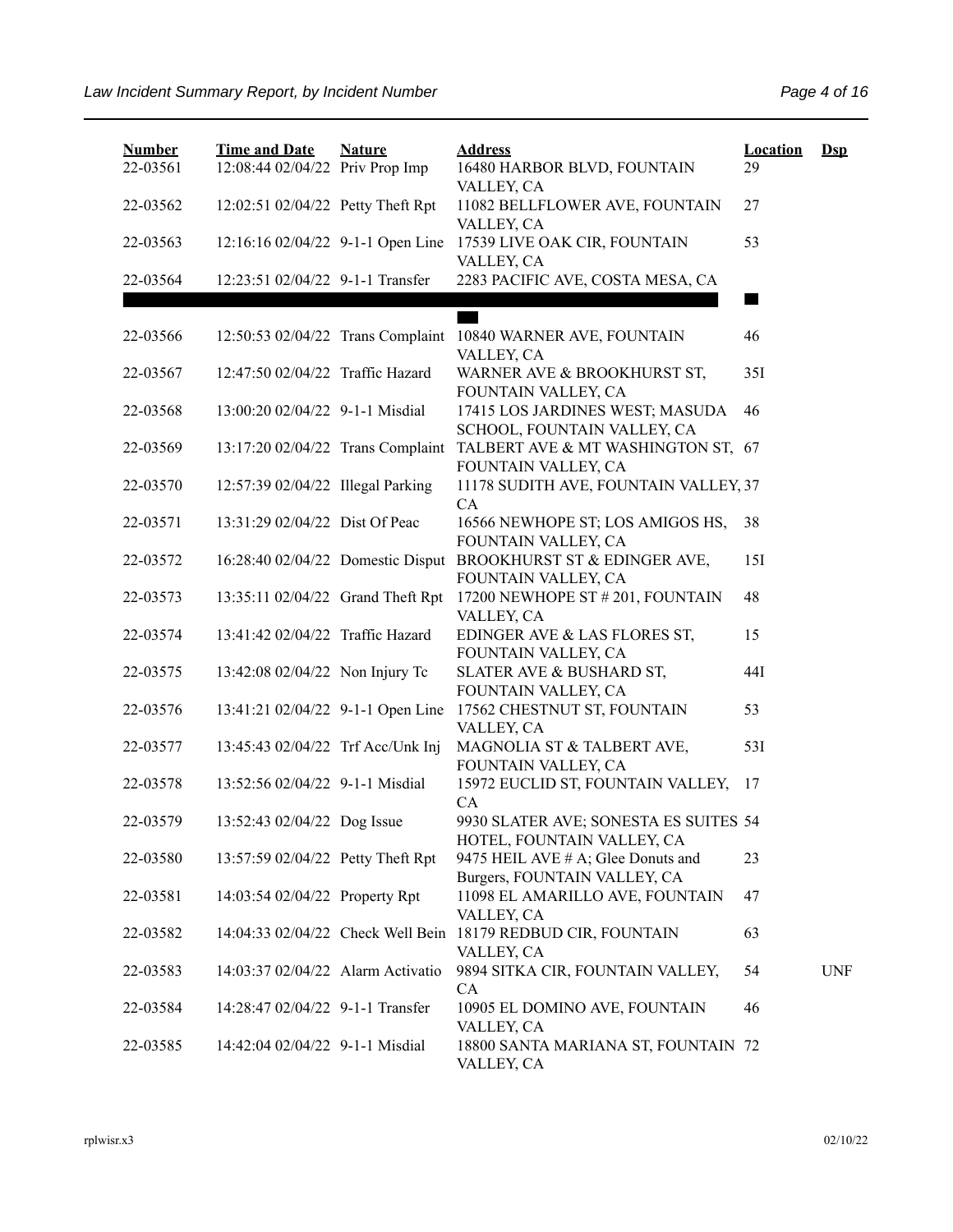| <b>Number</b> | <b>Time and Date</b>              | <b>Nature</b> | <b>Address</b>                                                                        | <b>Location</b> | $Dsp$      |
|---------------|-----------------------------------|---------------|---------------------------------------------------------------------------------------|-----------------|------------|
| 22-03586      | 14:45:54 02/04/22 9-1-1 Transfer  |               | 101 GANNET LN, FOUNTAIN VALLEY,<br>CA                                                 | 63              |            |
| 22-03587      | 14:50:23 02/04/22 Non Injury Tc   |               | TALBERT AVE & BUSHARD ST,<br>FOUNTAIN VALLEY, CA                                      | 54I             |            |
| 22-03588      | 14:50:39 02/04/22 Domestic Disput |               | 10367 SLATER AVE #203, FOUNTAIN<br>VALLEY, CA                                         | 45              |            |
| 22-03589      | 14:49:10 02/04/22 Traffic Hazard  |               | SUGARLOAF ST & HEIL AVE,<br>FOUNTAIN VALLEY, CA                                       | 37              |            |
| 22-03590      | 14:55:16 02/04/22 9-1-1 Misdial   |               | 10694 WARNER AVE, FOUNTAIN<br>VALLEY, CA                                              | 46              |            |
| 22-03591      | 14:59:53 02/04/22 Stolen Veh Rpt  |               | LILAC AVE & HARBOR BLVD,<br>FOUNTAIN VALLEY, CA                                       | 191             |            |
| 22-03592      | 15:02:38 02/04/22 9-1-1 Open Line |               | 10505 SLATER AVE; HAPPY MASSAGE,<br>FOUNTAIN VALLEY, CA                               | 46              |            |
| 22-03593      | 15:17:16 02/04/22 9-1-1 Transfer  |               | 11300 WARNER AVE; PALM ISLAND<br>SENIOR COMMUNITY, FOUNTAIN                           | 47              |            |
| 22-03594      | 15:20:09 02/04/22 Property Rpt    |               | VALLEY, CA<br>10200 SLATER AVE, FOUNTAIN VALLEY, 55<br>CA                             |                 |            |
| 22-03596      | 15:32:45 02/04/22 9-1-1 Transfer  |               | GARFIELD AVE & BUSHARD ST,<br>FOUNTAIN VALLEY, CA                                     | OUT74           |            |
| 22-03597      | 15:48:00 02/04/22 Non Injury Tc   |               | WARD ST & WARNER AVE, FOUNTAIN<br>VALLEY, CA                                          | 36I             |            |
| 22-03598      | 15:51:06 02/04/22 Petty Theft Rpt |               | 17900 NEWHOPE ST; COSTCO,<br>FOUNTAIN VALLEY, CA                                      | 57              |            |
| 22-03599      |                                   |               | 15:57:58 02/04/22 Noise Complaint 17260 SANTA LUCIA ST, FOUNTAIN<br>VALLEY, CA        | 42              |            |
| 22-03600      | 16:12:58 02/04/22 9-1-1 Transfer  |               | 11680 WARNER AVE; MANOR CARE OF 48<br>FOUNTAIN VALLEY, FOUNTAIN<br>VALLEY, CA         |                 |            |
| 22-03601      |                                   |               | 16:13:20 02/04/22 Community Progr 16801 EUCLID ST; MILE SQUARE PARK, 36<br>ORANGE, CA |                 |            |
| 22-03602      | 16:18:08 02/04/22 Outside Agency  |               | 17100 EUCLID ST; FV HOSPITAL,<br>FOUNTAIN VALLEY, CA                                  | 47              |            |
| 22-03603      | 16:17:01 02/04/22 Patrol Check    |               | EDINGER AVE & LAS FLORES ST,<br>FOUNTAIN VALLEY, CA                                   | 15              |            |
| 22-03604      | 16:19:18 02/04/22 Susp Veh        |               | 9920 TALBERT AVE; OC MEMORIAL<br>HOSPITAL, FOUNTAIN VALLEY, CA                        | 64              |            |
| 22-03605      | 16:26:22 02/04/22 Trans Complaint |               | 9630 EL REY AVE, FOUNTAIN VALLEY,<br>CA                                               | 44              | <b>INF</b> |
| 22-03606      | 16:37:55 02/04/22 Traffic Hazard  |               | EUCLID ST & TALBERT AVE; N/B,<br>FOUNTAIN VALLEY, CA                                  | 57I             |            |
| 22-03607      | 16:48:06 02/04/22 Trans Complaint |               | 9020 EDINGER AVE; MOBIL, FOUNTAIN 23<br>VALLEY, CA                                    |                 |            |
| 22-03608      | 17:22:21 02/04/22 Trans Complaint |               | 11085 WARNER AVE; STATER<br>BROTHERS, FOUNTAIN VALLEY, CA                             | 37              |            |
| 22-03609      | 17:51:11 02/04/22 Traffic Hazard  |               | TALBERT AVE & NEWLAND ST,<br>FOUNTAIN VALLEY, CA                                      | 52I             |            |
| 22-03610      | 18:03:14 02/04/22 Drunk Driver    |               | MAGNOLIA ST & SLATER AVE,<br>FOUNTAIN VALLEY, CA                                      | 43I             |            |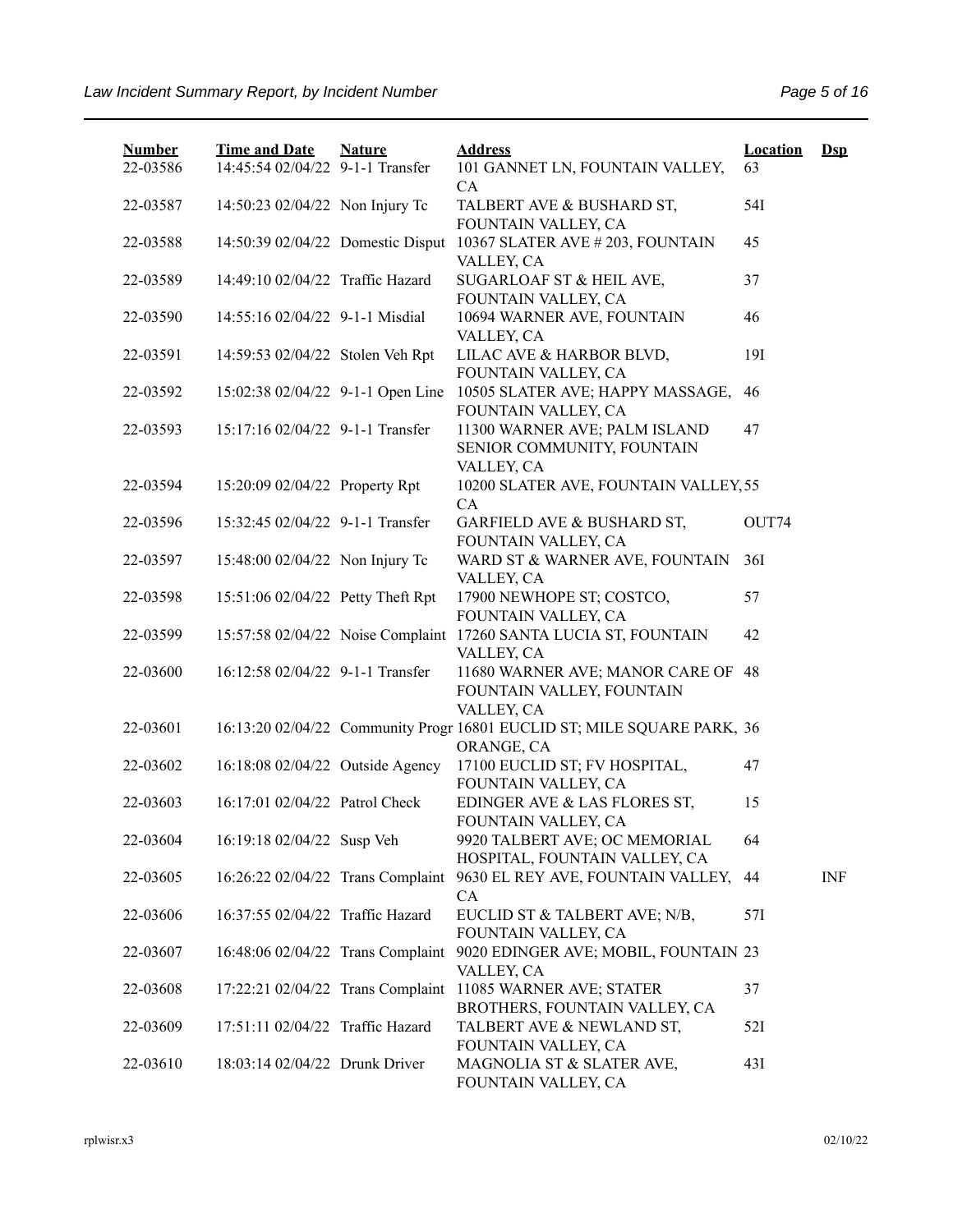| <b>Number</b><br>22-03611 | <b>Time and Date</b>              | <b>Nature</b> | <b>Address</b><br>18:18:22 02/04/22 Trans Complaint 9110 EDINGER AVE, FOUNTAIN   | <b>Location</b><br>23 | $\mathbf{Dsp}$ |
|---------------------------|-----------------------------------|---------------|----------------------------------------------------------------------------------|-----------------------|----------------|
|                           |                                   |               | VALLEY, CA                                                                       |                       |                |
| 22-03612                  |                                   |               | 18:25:41 02/04/22 9-1-1 Abandoned 11707 EDINGER AVE, FOUNTAIN<br>VALLEY, CA      | 28                    |                |
| 22-03613                  |                                   |               | 18:33:22 02/04/22 9-1-1 Abandoned 17816 BUSHARD ST; FVHS, FOUNTAIN<br>VALLEY, CA | 54                    |                |
| 22-03614                  | 18:47:00 02/04/22 Recov Stolen Ve |               | LILAC AVE & MT TAHAT ST, FOUNTAIN 28<br>VALLEY, CA                               |                       |                |
| 22-03615                  | 18:54:01 02/04/22 Non Injury Tc   |               | BROOKHURST ST & TALBERT AVE,<br>FOUNTAIN VALLEY, CA                              | 55I                   |                |
| 22-03616                  | 18:58:30 02/04/22 Jail Check      |               | 10200 SLATER AVE, FOUNTAIN VALLEY, 55<br>CA                                      |                       |                |
| 22-03617                  | 19:01:05 02/04/22 9-1-1 Transfer  |               | 17816 BUSHARD ST; FVHS, FOUNTAIN 54<br>VALLEY, CA                                |                       |                |
| 22-03618                  | 18:59:32 02/04/22 Alarm Activatio |               | 9776 BIRD CRT, FOUNTAIN VALLEY, CA 64                                            |                       |                |
| 22-03619                  | 19:03:59 02/04/22 Subj Detained   |               | 17900 NEWHOPE ST; COSTCO,                                                        | 57                    |                |
|                           |                                   |               | FOUNTAIN VALLEY, CA                                                              |                       |                |
| 22-03620                  | 19:13:01 02/04/22 Dist Of Peac    |               | 8956 WARNER AVE; SMART AND FINAL, 42<br>FOUNTAIN VALLEY, CA                      |                       |                |
| 22-03621                  | 19:26:57 02/04/22 Traffic Stop    |               | EUCLID ST & HEIL AVE, FOUNTAIN<br>VALLEY, CA                                     | 27I                   |                |
| 22-03622                  | 19:29:29 02/04/22 Traffic Stop    |               | SLATER AVE & SAN MATEO ST,<br>FOUNTAIN VALLEY, CA                                | 55                    |                |
| 22-03623                  | 19:21:52 02/04/22 Dist Of Peac    |               | 10184 PEREGRINE CIR, FOUNTAIN<br>VALLEY, CA                                      | 65                    |                |
| 22-03624                  | 19:38:33 02/04/22 Petty Theft Rpt |               | 17854 LA LIMA ST, FOUNTAIN VALLEY, 56<br>CA                                      |                       |                |
| 22-03625                  | 19:53:19 02/04/22 9-1-1 Open Line |               | 730 EUCLID ST,,                                                                  |                       |                |
| 22-03626                  |                                   |               | 20:11:20 02/04/22 Check Well Bein 16540 HARBOR BLVD, FOUNTAIN                    | 39                    |                |
|                           |                                   |               | VALLEY, CA                                                                       |                       |                |
| 22-03627                  | 20:18:12 02/04/22 Traffic Stop    |               | WARNER AVE & EUCLID ST; EAST OF,<br>FOUNTAIN VALLEY, CA                          | 37I                   |                |
| 22-03628                  | 20:44:37 02/04/22 Traffic Stop    |               | BROOKHURST ST & HEIL AVE; SOUTH, 25I<br>FOUNTAIN VALLEY, CA                      |                       |                |
| 22-03629                  | 20:49:13 02/04/22 Patrol Check    |               | 10276 FALCON AVE, FOUNTAIN<br>VALLEY, CA                                         | 75                    |                |
| 22-03630                  | 21:15:58 02/04/22 Ped Check       |               | 10044 ELLIS AVE; 7 ELEVEN, FOUNTAIN 75<br>VALLEY, CA                             |                       |                |
| 22-03631                  | 21:45:24 02/04/22 Traffic Hazard  |               | TALBERT AVE & NEWLAND ST,<br>FOUNTAIN VALLEY, CA                                 | 52I                   |                |
| 22-03632                  | 21:47:38 02/04/22 Traffic Stop    |               | EUCLID ST & SOUTHPARK AVE,<br>FOUNTAIN VALLEY, CA                                | 57                    |                |
| 22-03633                  | 21:49:01 02/04/22 Traffic Stop    |               | BROOKHURST ST & MERCED RIVER<br>AVE, FOUNTAIN VALLEY, CA                         | 34                    |                |
| 22-03634                  | 22:04:31 02/04/22 9-1-1 Incomplet |               | X:-117.964078, Y:33.687831,,                                                     |                       |                |
| 22-03635                  | 22:26:54 02/04/22 Drunk Driver    |               | BROOKHURST ST & SLATER AVE,<br>FOUNTAIN VALLEY, CA                               | 45I                   |                |
| 22-03636                  | 22:35:49 02/04/22 9-1-1 Transfer  |               | $1$ ID $\#$ , ,                                                                  |                       |                |
| 22-03637                  | 23:19:38 02/04/22 Noise Complaint |               | 16130 EVANS CIR, FOUNTAIN VALLEY, 28<br>CA                                       |                       |                |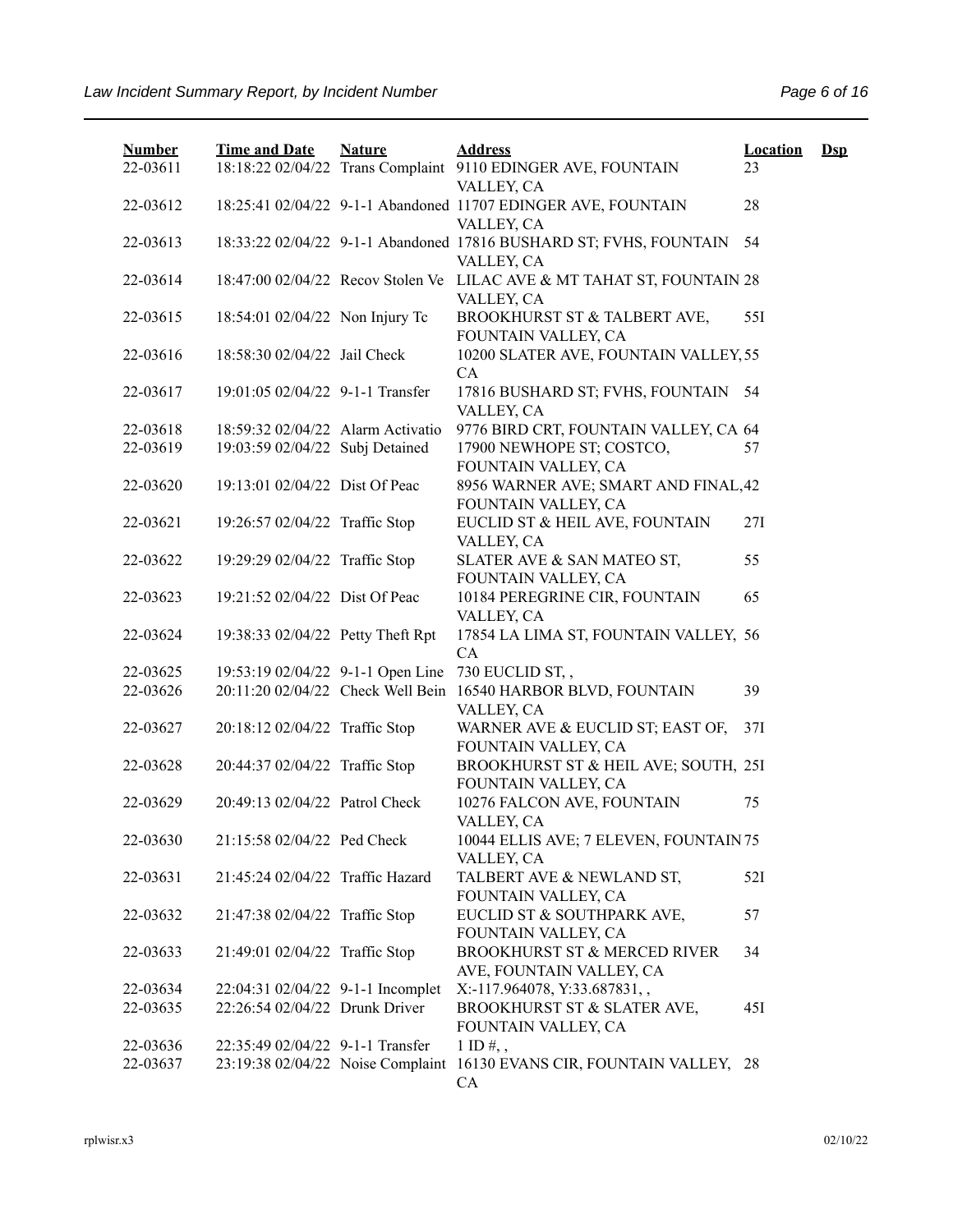| <b>Number</b><br>22-03638 | <b>Time and Date</b><br>23:51:57 02/04/22 Traffic Hazard | <b>Nature</b> | <b>Address</b><br>SLATER AVE & OAK ST, FOUNTAIN                                       | <b>Location</b><br>43 | $\mathbf{Dsp}$ |
|---------------------------|----------------------------------------------------------|---------------|---------------------------------------------------------------------------------------|-----------------------|----------------|
| 22-03639                  | 00:10:11 02/05/22 Outside Agency                         |               | VALLEY, CA<br>17264 EUCLID ST # E, FOUNTAIN<br>VALLEY, CA                             | 47                    |                |
| 22-03640                  | 00:41:12 02/05/22 Battery Now                            |               | 16163 HARBOR BLVD; A AND J COIN<br>LAUNDRY, FOUNTAIN VALLEY, CA                       | 28                    |                |
| 22-03641                  | 00:56:10 02/05/22 Party Complaint                        |               | 16875 DAISY AVE, FOUNTAIN VALLEY,<br>CA                                               | 33                    |                |
| 22-03642                  | 01:13:39 02/05/22 Veh Burg Rpt                           |               | 17110 BROOKHURST ST; FOUNTAIN<br>BOWL, FOUNTAIN VALLEY, CA                            | 45                    |                |
| 22-03643                  | 01:10:54 02/05/22 Susp Circs                             |               | SPENCER AVE & PACIFIC ST, FOUNTAIN66<br>VALLEY, CA                                    |                       |                |
| 22-03644                  | 01:28:50 02/05/22 9-1-1 Transfer                         |               | X:-117.926334, Y:33.730650,,                                                          |                       |                |
| 22-03645                  | 01:31:50 02/05/22 Domestic Disput                        |               | 11763 EDINGER AVE, FOUNTAIN<br>VALLEY, CA                                             | 28                    |                |
| 22-03646                  | 01:37:14 02/05/22 Traffic Stop                           |               | EDINGER AVE & NEWHOPE ST,<br>FOUNTAIN VALLEY, CA                                      | 18I                   |                |
| 22-03647                  | 01:50:17 02/05/22 Alarm Activatio                        |               | 17197 NEWHOPE ST # F, FOUNTAIN<br>VALLEY, CA                                          | 47                    | <b>UNF</b>     |
| 22-03648                  | 02:03:26 02/05/22 9-1-1 Transfer                         |               | X:-117.980804, Y:33.702922,,                                                          |                       |                |
| 22-03649                  | 02:15:41 02/05/22 Citizen Assist                         |               | 16163 HARBOR BLVD; A AND J COIN<br>LAUNDRY, FOUNTAIN VALLEY, CA                       | 28                    |                |
| 22-03650                  | 02:37:01 02/05/22 Direct Pat/Traf                        |               | DUI WATCH CITY WIDE,,                                                                 |                       |                |
| 22-03651                  | 03:12:54 02/05/22 Intox Person                           |               | 11544 EDINGER AVE, FOUNTAIN                                                           | 28                    |                |
|                           |                                                          |               | VALLEY, CA                                                                            |                       |                |
| 22-03652                  | 03:23:58 02/05/22 9-1-1 Incomplet                        |               | 11680 WARNER AVE; MANOR CARE OF<br>FOUNTAIN VALLEY, FOUNTAIN                          | 48                    |                |
|                           |                                                          |               | VALLEY, CA                                                                            |                       |                |
| 22-03653                  | 03:48:40 02/05/22 Trans Complaint                        |               | 16373 HARBOR BLVD; SUBWAY,<br>FOUNTAIN VALLEY, CA                                     | 28                    |                |
| 22-03654                  | 04:02:18 02/05/22 Alarm Activatio                        |               | 16480 HARBOR BLVD #101;<br>ESCROWQUICK INC, FOUNTAIN                                  | 29                    | <b>UNF</b>     |
|                           |                                                          |               | VALLEY, CA                                                                            |                       |                |
| 22-03655                  | 04:15:01 02/05/22 9-1-1 Misdial                          |               | X:-117.918051, Y:33.727120,,                                                          |                       |                |
| 22-03656                  | 05:11:34 02/05/22 Alarm Activatio                        |               | 17197 NEWHOPE ST # F, FOUNTAIN<br>VALLEY, CA                                          | 47                    | <b>UNF</b>     |
| 22-03657                  |                                                          |               | 05:38:21 02/05/22 Check Well Bein EUCLID ST & ELLIS AVE, FOUNTAIN<br>VALLEY, CA       | 76                    |                |
| 22-03658                  |                                                          |               | 05:47:22 02/05/22 Community Progr 16801 EUCLID ST; MILE SQUARE PARK, 36<br>ORANGE, CA |                       |                |
| 22-03659                  | 05:56:40 02/05/22 Veh Burg Rpt                           |               | 16182 MT NIMBUS CIR, FOUNTAIN<br>VALLEY, CA                                           | 27                    |                |
| 22-03660                  | 06:02:51 02/05/22 9-1-1 Transfer                         |               | 0 405, FOUNTAIN VALLEY, CA                                                            | 44                    |                |
| 22-03661                  | 06:03:40 02/05/22 Alarm Activatio                        |               | 10065 GARFIELD AVE, FOUNTAIN<br>VALLEY, CA                                            | 75                    | <b>UNF</b>     |
| 22-03662                  | 06:21:01 02/05/22 Dist Of Peac                           |               | 11755 EDINGER AVE; ROSE LAUNDRY,<br>FOUNTAIN VALLEY, CA                               | 28                    |                |
| 22-03663                  | 06:27:47 02/05/22 Jail Check                             |               | 10200 SLATER AVE, FOUNTAIN VALLEY, 55<br>CA                                           |                       |                |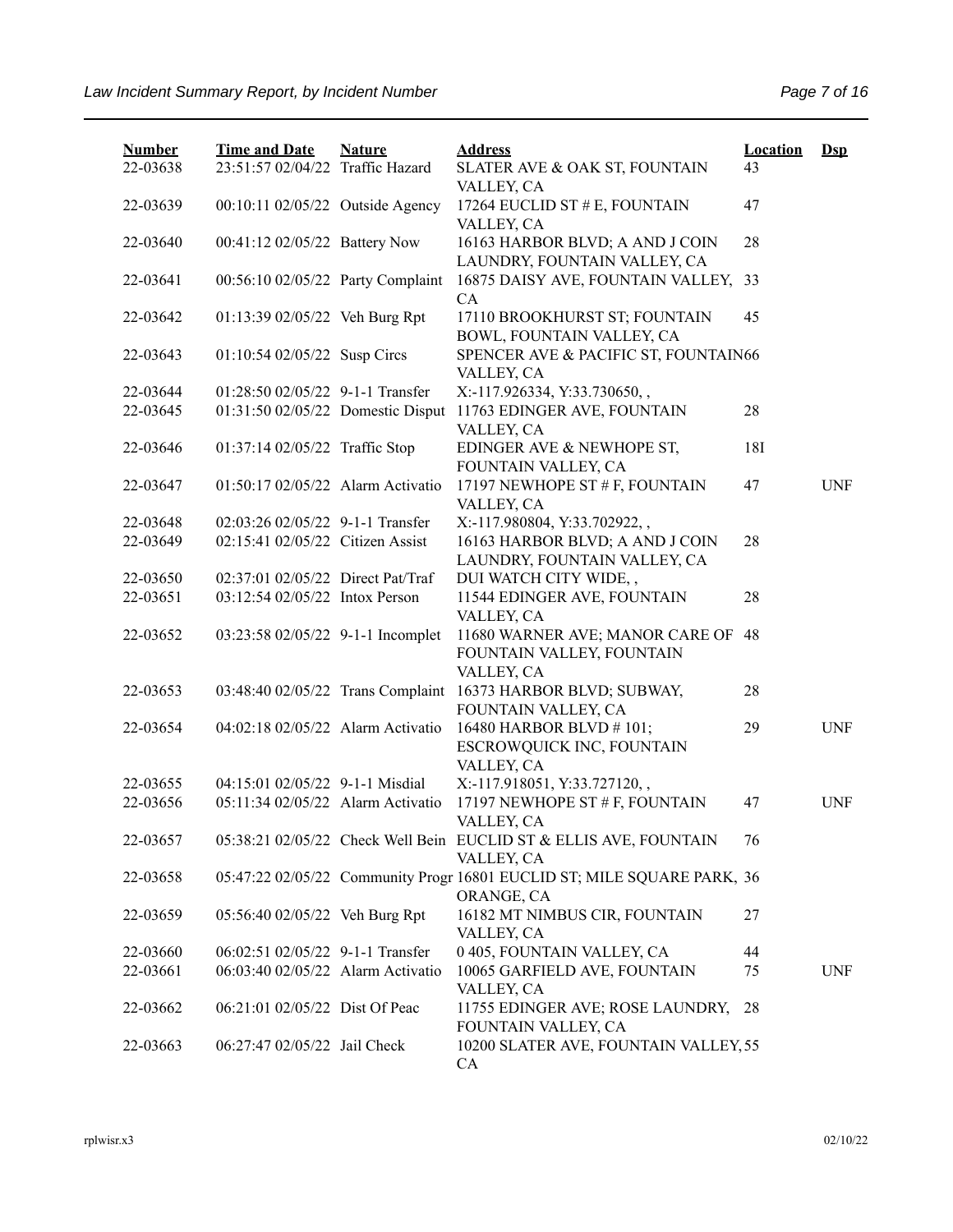| <b>Number</b> | <b>Time and Date</b>              | <b>Nature</b> | <b>Address</b>                                                                               | <b>Location</b> | $Ds$       |
|---------------|-----------------------------------|---------------|----------------------------------------------------------------------------------------------|-----------------|------------|
| 22-03664      | 06:46:39 02/05/22 Veh Burg Rpt    |               | 16175 MT NIMBUS CIR, FOUNTAIN<br>VALLEY, CA                                                  | 27              |            |
| 22-03666      | 07:25:28 02/05/22 9-1-1 Transfer  |               | 16643 SILKTREE ST, FOUNTAIN<br>VALLEY, CA                                                    | 34              |            |
| 22-03667      | 08:46:49 02/05/22 Trf Acc/Unk Inj |               | TALBERT AVE & BUSHARD ST,<br>FOUNTAIN VALLEY, CA                                             | 54I             |            |
| 22-03668      | 09:28:58 02/05/22 9-1-1 Transfer  |               | HARBOR / WARNER, SANTA ANA, CA                                                               | 48              |            |
| 22-03669      | 09:37:03 02/05/22 Trans Complaint |               | 16400 BROOKHURST ST; FV REC<br>CENTER, FOUNTAIN VALLEY, CA                                   | 25              |            |
| 22-03670      | 09:44:07 02/05/22 Traffic Stop    |               | TALBERT AVE & BUSHARD ST,<br>FOUNTAIN VALLEY, CA                                             | 54I             |            |
| 22-03671      | 09:43:49 02/05/22 Alarm Activatio |               | 18171 EUCLID ST, FOUNTAIN VALLEY,<br>CA                                                      | 66              |            |
| 22-03672      | 09:56:03 02/05/22 Alarm Activatio |               | 11879 DOGWOOD AVE, FOUNTAIN<br>VALLEY, CA                                                    | 38              | <b>UNF</b> |
| 22-03673      |                                   |               | 10:14:25 02/05/22 Trans Complaint 18020 BROOKHURST ST #1;<br>CALIFORNIA FISH GRILL, FOUNTAIN | 65              |            |
|               |                                   |               | VALLEY, CA                                                                                   |                 |            |
| 22-03674      | 10:26:42 02/05/22 9-1-1 Open Line |               | 11345 SLATER AVE; FOUNTAIN VALLEY 47<br>SELF STORAGE, FOUNTAIN VALLEY,                       |                 |            |
|               | 10:36:31 02/05/22 9-1-1 Open Line |               | CA<br>11345 SLATER AVE; FOUNTAIN VALLEY 47                                                   |                 |            |
| 22-03675      |                                   |               | SELF STORAGE, FOUNTAIN VALLEY,                                                               |                 |            |
| 22-03676      | 10:39:49 02/05/22 9-1-1 Open Line |               | CA<br>17150 EUCLID ST, FOUNTAIN VALLEY,                                                      | 47              |            |
| 22-03677      | 10:44:10 02/05/22 Public Works    |               | CA<br>17070 Magnolia ST; ALDI, FOUNTAIN<br>VALLEY, CA                                        | 43              |            |
| 22-03678      | 10:49:35 02/05/22 9-1-1 Misdial   |               | 18473 EUCLID ST, FOUNTAIN VALLEY,<br>CA                                                      | 66              |            |
| 22-03679      | 11:02:38 02/05/22 Susp Veh        |               | 11559 ORCHID AVE, FOUNTAIN<br>VALLEY, CA                                                     | 28              |            |
| 22-03680      | 11:08:35 02/05/22 Alarm Activatio |               | 17075 NEWHOPE ST # B; SOCIAL<br>SECURITY OFFICE, FOUNTAIN VALLEY,                            | 47              | <b>UNF</b> |
| 22-03681      |                                   |               | CA<br>17375 BROOKHURST ST, FOUNTAIN                                                          | 44              |            |
|               | 11:11:02 02/05/22 Priv Prop Imp   |               | VALLEY, CA                                                                                   |                 |            |
| 22-03682      | 11:15:56 02/05/22 9-1-1 Open Line |               | 17150 EUCLID ST,,                                                                            |                 |            |
| 22-03683      | 11:23:23 02/05/22 Fire            |               | SEGERSTROM / HARBOR, SANTA ANA,<br>CA                                                        |                 |            |
| 22-03684      | 11:31:33 02/05/22 9-1-1 Transfer  |               | 9780 JAMES RIVER CIR, FOUNTAIN<br>VALLEY, CA                                                 | 74              |            |
| 22-03685      | 11:31:40 02/05/22 Alarm Activatio |               | 18903 MT CASTILE CIR, FOUNTAIN<br>VALLEY, CA                                                 | 74              | <b>UNF</b> |
| 22-03686      | 11:36:22 02/05/22 9-1-1 Transfer  |               | 9322 GARDENIA AVE, FOUNTAIN<br>VALLEY, CA                                                    | 33              |            |
| 22-03687      | 11:43:57 02/05/22 Vandalism Rpt   |               | BROOKHURST ST & LA ALAMEDA<br>AVE, FOUNTAIN VALLEY, CA                                       | 45              |            |
| 22-03688      | 11:47:57 02/05/22 Trans Complaint |               | 16400 BROOKHURST ST; FV REC<br>CENTER, FOUNTAIN VALLEY, CA                                   | 25              |            |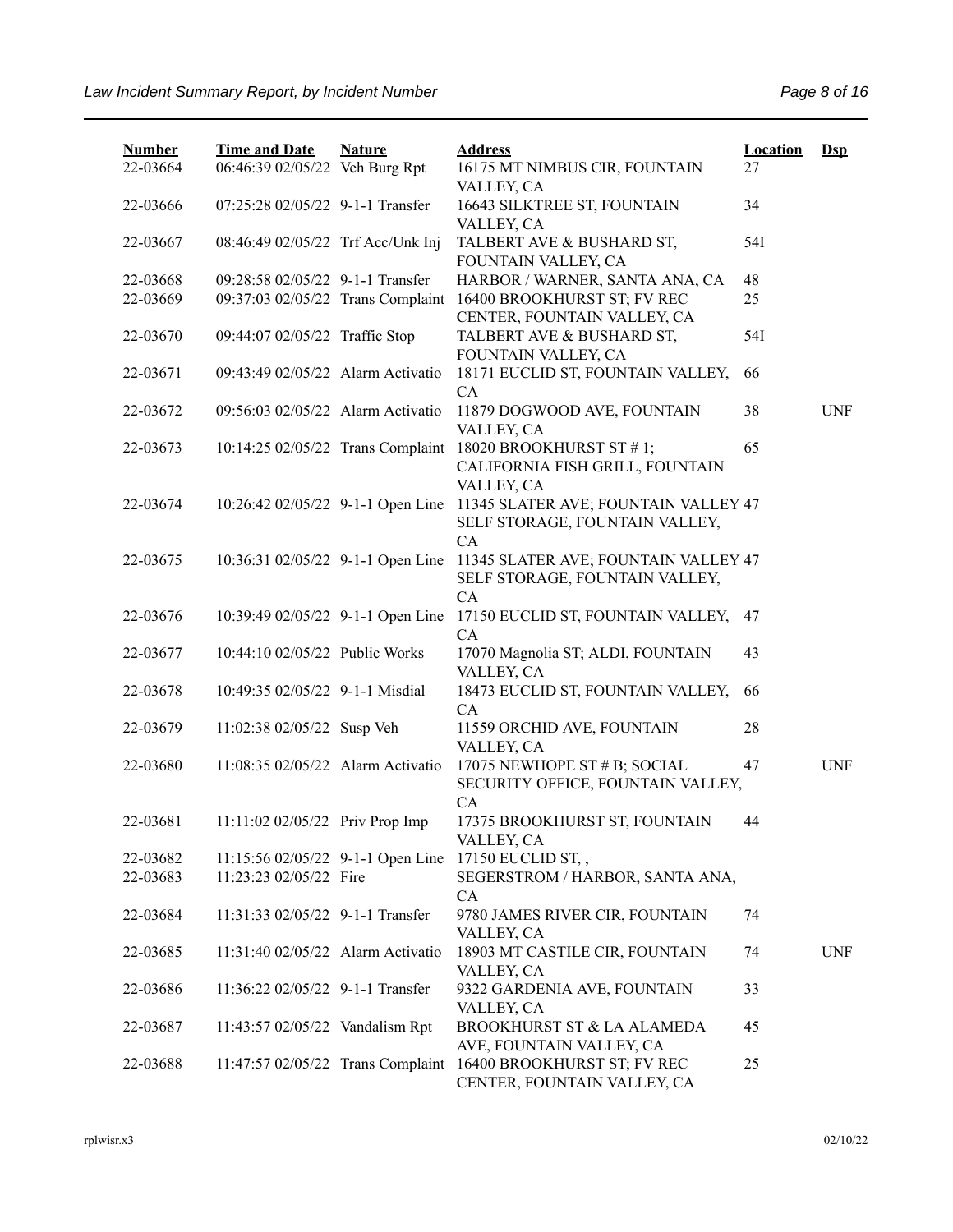| <b>Number</b> | <b>Time and Date</b>              | <b>Nature</b> | <b>Address</b>                                                                | <b>Location</b> | $\mathbf{Dsp}$ |
|---------------|-----------------------------------|---------------|-------------------------------------------------------------------------------|-----------------|----------------|
| 22-03689      | 11:57:44 02/05/22 9-1-1 Transfer  |               | 16394 ROSEWOOD ST, FOUNTAIN<br>VALLEY, CA                                     | 23              |                |
| 22-03690      | 12:14:27 02/05/22 9-1-1 Open Line |               | 17880 NEWHOPE ST; ROSS, FOUNTAIN<br>VALLEY, CA                                | 57              |                |
| 22-03691      | 12:16:51 02/05/22 Traffic Stop    |               | BROOKHURST ST & LA HACIENDA<br>AVE, FOUNTAIN VALLEY, CA                       | 45              |                |
| 22-03692      | 12:25:49 02/05/22 9-1-1 Open Line |               | 15803 EUCLID ST, FOUNTAIN VALLEY,<br>CA                                       | OUT17           |                |
| 22-03693      |                                   |               | 12:31:56 02/05/22 Community Progr CITY OF WESTMINSTER, FOUNTAIN<br>VALLEY, CA | 47              |                |
| 22-03694      | 12:31:25 02/05/22 9-1-1 Misdial   |               | 17084 MAGNOLIA ST, FOUNTAIN<br>VALLEY, CA                                     | 43              |                |
| 22-03695      | 12:40:46 02/05/22 9-1-1 Open Line |               | 18901 CAPENSE ST, FOUNTAIN VALLEY, 73<br>CA                                   |                 |                |
| 22-03696      | 12:52:55 02/05/22 9-1-1 Transfer  |               | 16293 MT DANA CIR, FOUNTAIN<br>VALLEY, CA                                     | 27              |                |
| 22-03697      | 13:15:05 02/05/22 9-1-1 Transfer  |               | 0 405, FOUNTAIN VALLEY, CA                                                    | 44              |                |
| 22-03698      | 13:27:07 02/05/22 Susp Circs      |               | 8956 WARNER AVE; SMART AND FINAL, 42<br>FOUNTAIN VALLEY, CA                   |                 |                |
| 22-03699      | 13:18:10 02/05/22 9-1-1 Transfer  |               | 17816 BUSHARD ST; FVHS, FOUNTAIN<br>VALLEY, CA                                | 54              |                |
| 22-03700      | 13:19:05 02/05/22 9-1-1 Transfer  |               | 8840 WARNER AVE; KL AND<br>ASSOCIATES, FOUNTAIN VALLEY, CA                    | 42              |                |
| 22-03701      | 13:24:52 02/05/22 9-1-1 Transfer  |               | 9133 MALLARD AVE, FOUNTAIN<br>VALLEY, CA                                      | 73              |                |
| 22-03702      | 13:21:39 02/05/22 Trans Complaint |               | 17150 BROOKHURST ST # C; TASTEA,<br>FOUNTAIN VALLEY, CA                       | 45              |                |
| 22-03703      | 13:28:52 02/05/22 9-1-1 Transfer  |               | 17816 BUSHARD ST; FVHS, FOUNTAIN<br>VALLEY, CA                                | 54              |                |
| 22-03704      | 13:45:34 02/05/22 9-1-1 Transfer  |               | 9153 SWALLOW AVE, FOUNTAIN<br>VALLEY, CA                                      | 73              |                |
| 22-03705      | 13:55:43 02/05/22 9-1-1 Transfer  |               | 18305 MT LANGLEY ST,,                                                         |                 |                |
| 22-03706      | 14:14:45 02/05/22 9-1-1 Open Line |               | 18320 MT BALDY CIR; EBBERT CO,<br>FOUNTAIN VALLEY, CA                         | 66              |                |
| 22-03707      | 14:26:19 02/05/22 Susp Subj       |               | 9583 TURTLEDOVE AVE, FOUNTAIN<br>VALLEY, CA                                   | 64              |                |
| 22-03708      | 14:38:20 02/05/22 Illegal Parking |               | BELLFLOWER AVE & EUCLID ST,<br>FOUNTAIN VALLEY, CA                            | 27              |                |
| 22-03709      | 14:43:01 02/05/22 9-1-1 Transfer  |               | 16169 BROOKHURST ST, FOUNTAIN<br>VALLEY, CA                                   | 24              |                |
| 22-03710      | 14:43:37 02/05/22 9-1-1 Transfer  |               | 18305 MT LANGLEY ST; THE STORAGE 66<br>PLACE, FOUNTAIN VALLEY, CA             |                 |                |
| 22-03711      | 14:44:28 02/05/22 Traffic Stop    |               | 405 & BROOKHURST ST, FOUNTAIN<br>VALLEY, CA                                   | 54              |                |
|               |                                   |               |                                                                               |                 |                |
| 22-03713      | 15:05:26 02/05/22 Illegal Parking |               | 16400 BROOKHURST ST; FV REC<br>CENTER, FOUNTAIN VALLEY, CA                    | 25              |                |
| 22-03714      | 14:57:05 02/05/22 Illegal Parking |               | 16265 MT BADEN POWELL ST,<br>FOUNTAIN VALLEY, CA                              | 27              |                |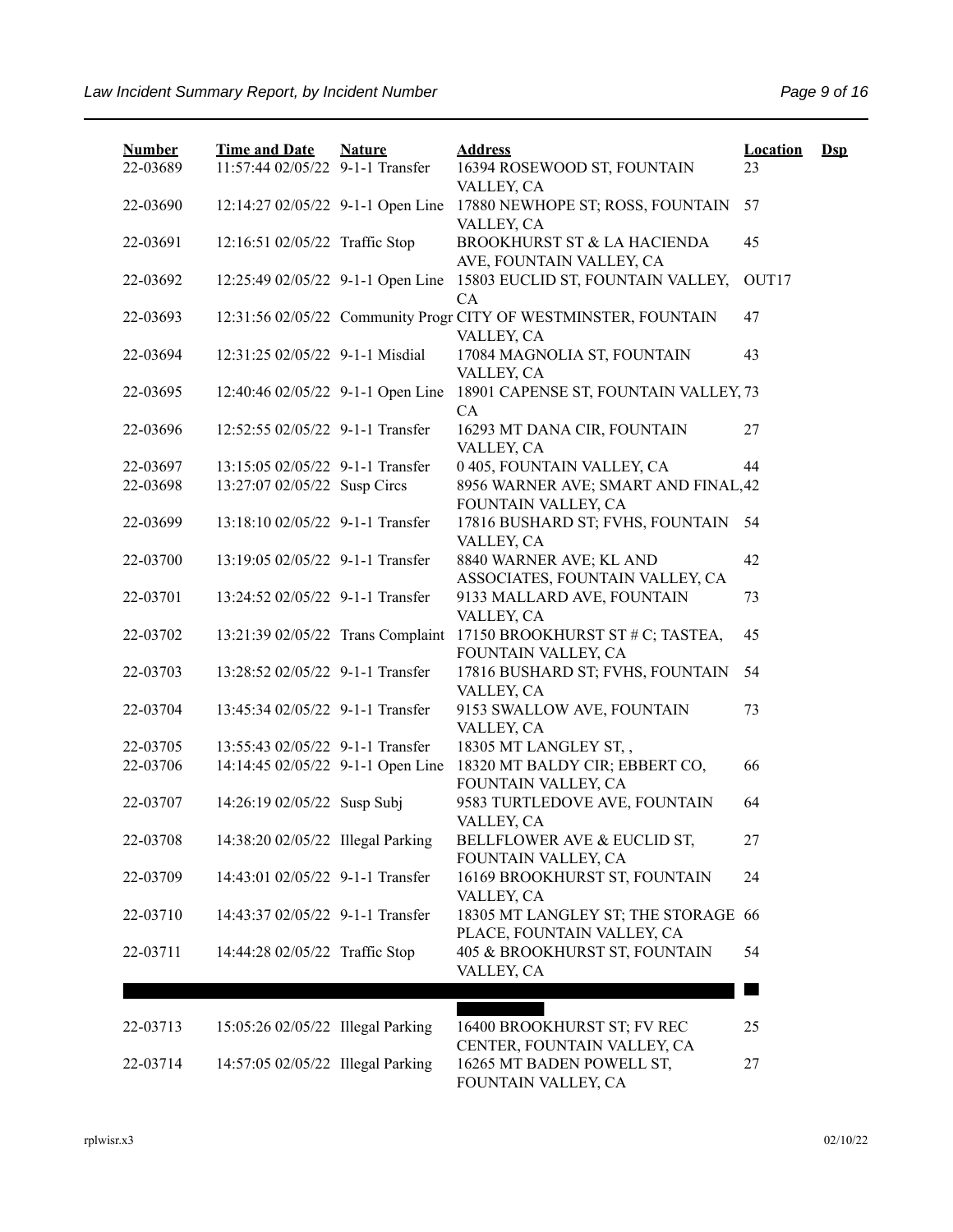| <b>Number</b><br>22-03715 | <b>Time and Date</b><br>15:34:56 02/05/22 9-1-1 Transfer | <b>Nature</b> | <b>Address</b><br>18030 EUCLID ST, FOUNTAIN VALLEY,                                  | <b>Location</b><br>67 | $\mathbf{Dsp}$ |
|---------------------------|----------------------------------------------------------|---------------|--------------------------------------------------------------------------------------|-----------------------|----------------|
| 22-03716                  | 15:50:32 02/05/22 9-1-1 Transfer                         |               | CA<br>16702 MT HOFFMAN CIR, FOUNTAIN                                                 | 37                    |                |
| 22-03717                  | 15:58:45 02/05/22 Check Well Bein                        |               | VALLEY, CA<br>17966 BROOKHURST ST; SHELL GAS,<br>FOUNTAIN VALLEY, CA                 | 55                    |                |
| 22-03718                  | 15:59:22 02/05/22 Petty Theft Rpt                        |               | 17094 LAUREL ST, FOUNTAIN VALLEY, 43<br>CA                                           |                       |                |
| 22-03719                  | 16:05:43 02/05/22 Hailed By Citiz                        |               | 17900 NEWHOPE ST; COSTCO,<br>FOUNTAIN VALLEY, CA                                     | 57                    |                |
| 22-03720                  | 16:21:26 02/05/22 Illegal Parking                        |               | EUCLID ST & BLUE ALLIUM AVE,<br>FOUNTAIN VALLEY, CA                                  | 27                    |                |
| 22-03721                  | 16:38:48 02/05/22 Citizen Assist                         |               | 10200 SLATER AVE, FOUNTAIN VALLEY, 55<br>CA                                          |                       |                |
| 22-03722                  | 16:42:20 02/05/22 9-1-1 Open Line                        |               | 16347 BROOKHURST ST, FOUNTAIN<br>VALLEY, CA                                          | 25                    |                |
| 22-03723                  | 16:49:10 02/05/22 9-1-1 Misdial                          |               | 0 EDINGER AVE, FOUNTAIN VALLEY,<br>CA                                                | 26                    |                |
| 22-03724                  | 16:54:39 02/05/22 9-1-1 Transfer                         |               | 17110 BROOKHURST ST; CHAMPIONS<br>BOWLING AND EMBROIDERY,<br>FOUNTAIN VALLEY, CA     | 45                    |                |
| 22-03725                  | 17:11:45 02/05/22 Information                            |               | 9416 EL VALLE AVE, FOUNTAIN                                                          | 53                    |                |
| 22-03726                  | 17:26:12 02/05/22 Ped Check                              |               | VALLEY, CA<br>BROOKHURST ST & EDINGER AVE,<br>FOUNTAIN VALLEY, CA                    | 15I                   |                |
| 22-03727                  | 18:43:03 02/05/22 Jail Check                             |               | 10200 SLATER AVE, FOUNTAIN VALLEY, 55<br>CA                                          |                       |                |
| 22-03728                  | 19:14:05 02/05/22 Alarm Activatio                        |               | 10060 SLATER AVE; WELLS FARGO<br>BANK, FOUNTAIN VALLEY, CA                           | 55                    | <b>UNF</b>     |
| 22-03729                  | 19:36:45 02/05/22 Traffic Stop                           |               | MAGNOLIA ST & HEIL AVE, FOUNTAIN 23I<br>VALLEY, CA                                   |                       |                |
| 22-03730                  |                                                          |               | 19:49:03 02/05/22 Non Inj-H&R Rpt EUCLID ST & EDINGER AVE, FOUNTAIN17I<br>VALLEY, CA |                       |                |
| 22-03731                  | 19:47:22 02/05/22 Vehicle Check                          |               | 10361 AVENIDA CINCO DE MAYO,<br>FOUNTAIN VALLEY, CA                                  | 45                    |                |
| 22-03732                  | 20:02:43 02/05/22 Veh Burg Rpt                           |               | 18020 BROOKHURST ST #1;<br>CALIFORNIA FISH GRILL, FOUNTAIN<br>VALLEY, CA             | 65                    |                |
| 22-03733                  |                                                          |               | 20:10:52 02/05/22 9-1-1 Abandoned 15912 WARD ST, FOUNTAIN VALLEY, CA15               |                       |                |
| 22-03734                  | 20:34:26 02/05/22 9-1-1 Misdial                          |               | 17110 BROOKHURST ST; CHAMPIONS<br>BOWLING AND EMBROIDERY,<br>FOUNTAIN VALLEY, CA     | 45                    |                |
| 22-03735                  | 20:35:37 02/05/22 Party Complaint                        |               | SAN MATEO ST & LA HACIENDA AVE, 45<br>FOUNTAIN VALLEY, CA                            |                       |                |
| 22-03736                  | 20:41:30 02/05/22 9-1-1 Misdial                          |               | 18050 BROOKHURST ST # B, FOUNTAIN 65<br>VALLEY, CA                                   |                       |                |
| 22-03737                  | 21:09:54 02/05/22 Traffic Stop                           |               | HARBOR BLVD & HEIL AVE, FOUNTAIN 29I<br>VALLEY, CA                                   |                       |                |
| 22-03738                  | 21:09:36 02/05/22 9-1-1 Misdial                          |               | 16290 MT NIMBUS ST, FOUNTAIN<br>VALLEY, CA                                           | 27                    |                |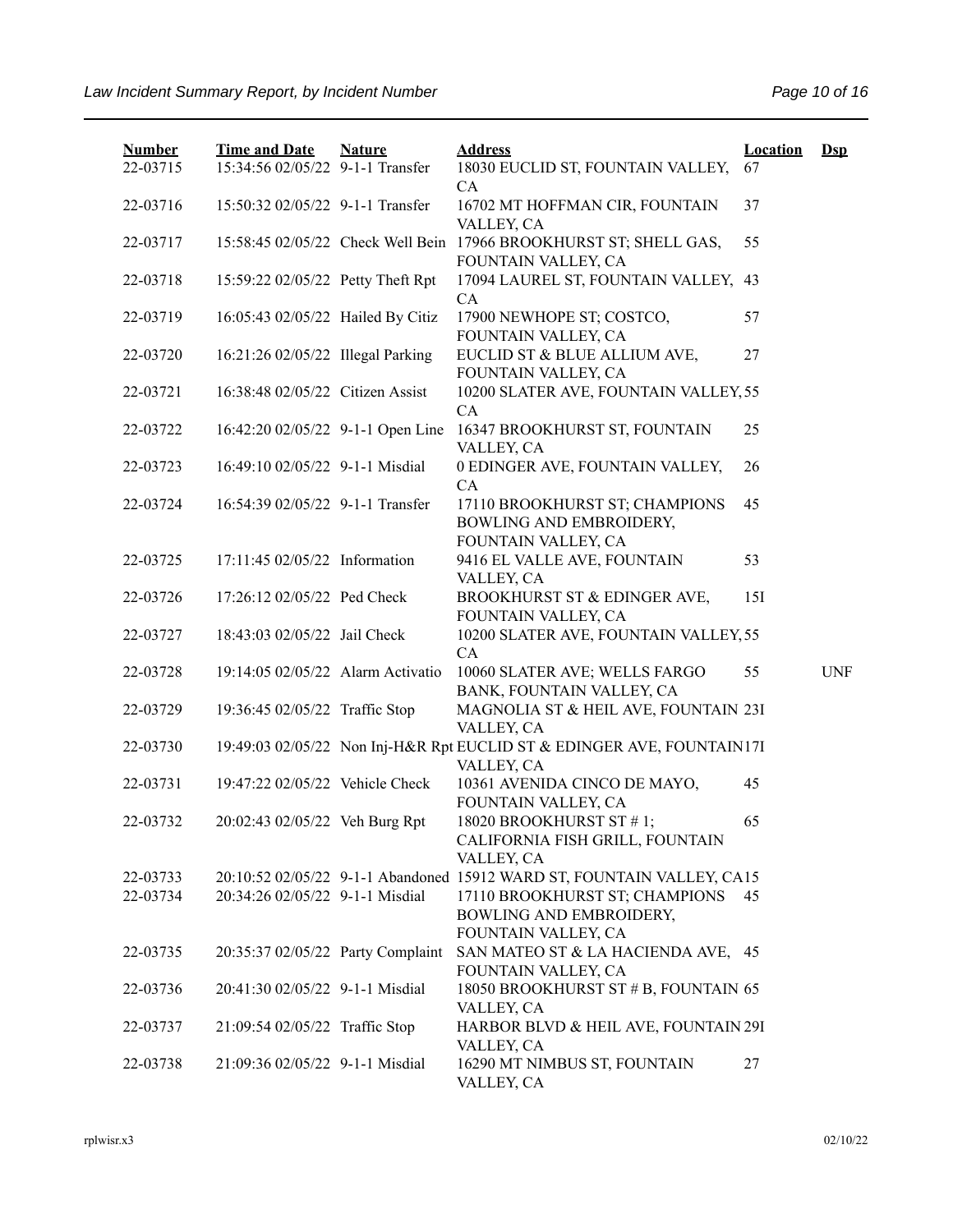| <b>Number</b> | <b>Time and Date</b>              | <b>Nature</b> | <b>Address</b>                                                                          | <b>Location</b> | $\mathbf{Dsp}$ |
|---------------|-----------------------------------|---------------|-----------------------------------------------------------------------------------------|-----------------|----------------|
| 22-03739      | 21:15:32 02/05/22 9-1-1 Transfer  |               | 10773 COBALT CRT, FOUNTAIN                                                              | 16              |                |
| 22-03740      | 21:17:42 02/05/22 9-1-1 Transfer  |               | VALLEY, CA<br>10773 COBALT CRT, FOUNTAIN                                                | 16              |                |
|               |                                   |               | VALLEY, CA                                                                              |                 |                |
| 22-03741      | 21:42:35 02/05/22 9-1-1 Transfer  |               | CENTENIAL PARK,,                                                                        |                 |                |
| 22-03742      | 21:44:33 02/05/22 Trans Complaint |               | 10950 WARNER AVE; 7 ELEVEN,<br>FOUNTAIN VALLEY, CA                                      | 46              |                |
| 22-03743      | 21:47:15 02/05/22 Susp Circs      |               | 9024 WARNER AVE; MOBIL GAS,<br>FOUNTAIN VALLEY, CA                                      | 43              |                |
| 22-03744      |                                   |               | 21:58:19 02/05/22 9-1-1 Abandoned 8620 EL LAGO AVE; FULTON PARK,<br>FOUNTAIN VALLEY, CA | 52              |                |
| 22-03745      | 22:03:18 02/05/22 Traffic Stop    |               | MAGNOLIA ST & SLATER AVE; S OF,<br>FOUNTAIN VALLEY, CA                                  | 43I             |                |
| 22-03746      | 22:14:30 02/05/22 9-1-1 Transfer  |               | 16600 HARBOR BLVD, FOUNTAIN<br>VALLEY, CA                                               | 39              |                |
| 22-03747      |                                   |               | 22:19:34 02/05/22 Music Complaint 17136 MAGNOLIA ST; CVS, FOUNTAIN<br>VALLEY, CA        | 43              |                |
| 22-03748      | 22:21:07 02/05/22 Indecent Exposu |               | 10950 WARNER AVE; 7 ELEVEN,<br>FOUNTAIN VALLEY, CA                                      | 46              |                |
| 22-03749      | 22:37:43 02/05/22 Patrol Check    |               | 9105 RECREATION CIR; FV SKATING<br>CENTER, FOUNTAIN VALLEY, CA                          | 33              |                |
| 22-03750      | 00:00:51 02/06/22 Indecent Exp Rt |               | 10990 WARNER AVE # F; PIONEER<br>DIAGNOSTICS AND RESEARCH,                              | 46              |                |
| 22-03751      | 22:52:37 02/05/22 Drunk Driver    |               | FOUNTAIN VALLEY, CA<br>SLATER AVE & MAGNOLIA ST,                                        | 43I             |                |
|               |                                   |               | FOUNTAIN VALLEY, CA                                                                     |                 |                |
| 22-03752      | 23:10:38 02/05/22 Susp Subj       |               | 16035 MT PRIETO CIR, FOUNTAIN<br>VALLEY, CA                                             | 29              |                |
| 22-03753      | 23:39:16 02/05/22 Fireworks       |               | 16450 SAN JACINTO ST, FOUNTAIN<br>VALLEY, CA                                            | 28              |                |
| 22-03754      | 23:51:26 02/05/22 Party Complaint |               | 10430 LA CEBRA AVE, FOUNTAIN<br>VALLEY, CA                                              | 55              |                |
| 22-03755      | 23:53:35 02/05/22 Patrol Check    |               | 10441 SLATER AVE; THE HAVENS APTS, 45<br>FOUNTAIN VALLEY, CA                            |                 |                |
| 22-03756      | 23:53:43 02/05/22 9-1-1 Misdial   |               | 17110 BROOKHURST ST; CHAMPIONS<br>BOWLING AND EMBROIDERY,<br>FOUNTAIN VALLEY, CA        | 45              |                |
| 22-03757      | 23:57:44 02/05/22 9-1-1 Transfer  |               | 17077 SAN MATEO ST; CARMEL<br>VILLAGE, FOUNTAIN VALLEY, CA                              | 45              |                |
| 22-03758      | 00:15:43 02/06/22 Patrol Check    |               | 16400 BROOKHURST ST; FV REC<br>CENTER, FOUNTAIN VALLEY, CA                              | 25              |                |
| 22-03759      | 00:26:45 02/06/22 Traffic Stop    |               | EDINGER AVE & WARD ST, FOUNTAIN<br>VALLEY, CA                                           | 16I             |                |
| 22-03760      | 00:30:46 02/06/22 Patrol Check    |               | RD 28,,                                                                                 |                 |                |
| 22-03761      | 00:37:49 02/06/22 Traffic Stop    |               | MARIGOLD AVE & SPRUCE ST,<br>FOUNTAIN VALLEY, CA                                        | 24              |                |
|               |                                   |               |                                                                                         |                 |                |
| 22-03763      | 00:59:10 02/06/22 Susp Subj       |               | 16400 BROOKHURST ST; FV REC<br>CENTER, FOUNTAIN VALLEY, CA                              | 25              |                |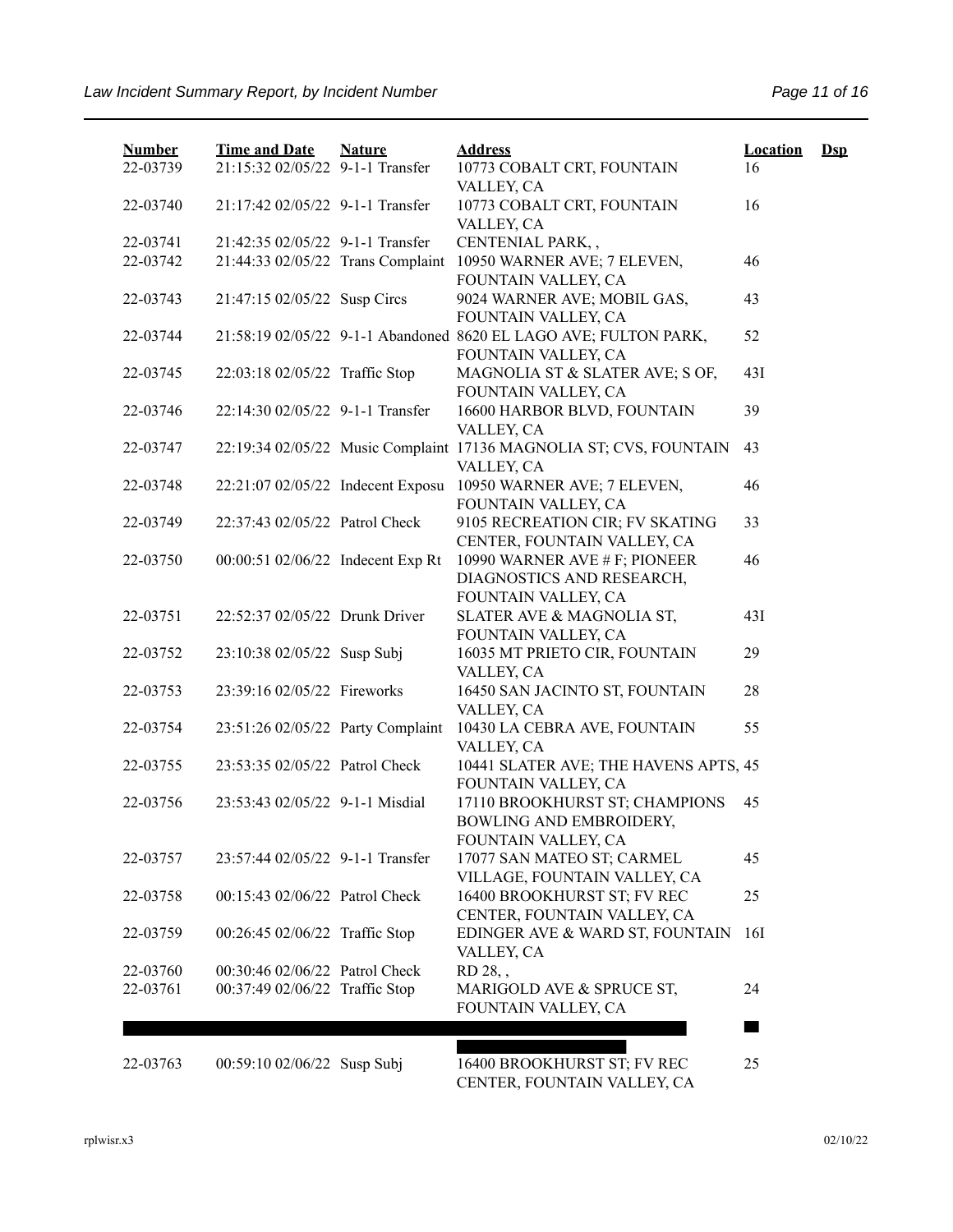| <b>Number</b><br>22-03764 | <b>Time and Date</b><br>01:08:37 02/06/22 Susp Circs | <b>Nature</b> | <b>Address</b><br>PHO LOVERS,,                                                          | <b>Location</b> | $\mathbf{Dsp}$ |
|---------------------------|------------------------------------------------------|---------------|-----------------------------------------------------------------------------------------|-----------------|----------------|
| 22-03765                  | 01:40:30 02/06/22 Dist Of Peac                       |               | 9125 RECREATION CIR; MOTEL 6,<br>FOUNTAIN VALLEY, CA                                    | 33              |                |
| 22-03766                  | 02:00:37 02/06/22 Direct Pat/Traf                    |               | DUI WATCH,,                                                                             |                 |                |
| 22-03767                  | 02:02:03 02/06/22 Priv Prop Imp                      |               | 9580 EL REY AVE; CORTE BELLA APTS, 44<br>FOUNTAIN VALLEY, CA                            |                 |                |
| 22-03768                  | 02:16:36 02/06/22 Dist Of Peac                       |               | 10200 SLATER AVE, FOUNTAIN VALLEY, 55<br>CA                                             |                 |                |
| 22-03769                  | 02:41:16 02/06/22 Vehicle Check                      |               | DAISY AVE & OLEANDER CIR,<br>FOUNTAIN VALLEY, CA                                        | 33              |                |
| 22-03770                  | 02:58:57 02/06/22 Patrol Check                       |               | RD 33 & 34,,                                                                            |                 |                |
| 22-03771                  | 05:29:25 02/06/22 Dist Of Peac                       |               | 9125 RECREATION CIR; MOTEL 6,                                                           | 33              |                |
| 22-03772                  | 05:46:36 02/06/22 Alarm Activatio                    |               | FOUNTAIN VALLEY, CA<br>8900 LA DONA CRT, FOUNTAIN<br>VALLEY, CA                         | 42              | <b>UNF</b>     |
| 22-03773                  | 07:21:09 02/06/22 Direct Pat/Traf                    |               | BROOKHURST ST & SLATER AVE,<br>FOUNTAIN VALLEY, CA                                      | 45I             |                |
| 22-03774                  | 07:35:48 02/06/22 Traffic Stop                       |               | 405 & BROOKHURST ST, FOUNTAIN<br>VALLEY, CA                                             | 54              |                |
| 22-03775                  | 07:41:20 02/06/22 Traffic Stop                       |               | 405 & BROOKHURST ST, FOUNTAIN<br>VALLEY, CA                                             | 54              |                |
| 22-03776                  | 07:52:49 02/06/22 Traffic Stop                       |               | 405 & BROOKHURST ST, FOUNTAIN<br>VALLEY, CA                                             | 54              |                |
| 22-03777                  | 08:18:20 02/06/22 Traffic Stop                       |               | BROOKHURST ST & SLATER AVE,<br>FOUNTAIN VALLEY, CA                                      | 45I             |                |
| 22-03778                  | 08:25:35 02/06/22 Traffic Stop                       |               | BROOKHURST ST & SLATER AVE;<br>SOUTH OF, FOUNTAIN VALLEY, CA                            | 45I             |                |
| 22-03779                  | 08:36:30 02/06/22 Traffic Stop                       |               | BROOKHURST ST & TALBERT AVE,<br>FOUNTAIN VALLEY, CA                                     | 55I             |                |
| 22-03780                  | 08:49:17 02/06/22 Traffic Stop                       |               | 405 & BROOKHURST ST, FOUNTAIN<br>VALLEY, CA                                             | 54              |                |
| 22-03781                  | 09:09:41 02/06/22 Fyme Violation                     |               | 9925 WARNER AVE; TACO BELL,<br>FOUNTAIN VALLEY, CA                                      | 34              |                |
| 22-03782                  | 09:46:38 02/06/22 Abandoned Veh                      |               | 17356 SAN MATEO ST, FOUNTAIN<br>VALLEY, CA                                              | 45              |                |
| 22-03783                  |                                                      |               | 10:22:01 02/06/22 Check Well Bein 17876 NEWHOPE ST; DOLLAR TREE,<br>FOUNTAIN VALLEY, CA | 57              |                |
| 22-03784                  | 10:48:45 02/06/22 Alarm Activatio                    |               | 16217 MT HARKNESS ST, FOUNTAIN<br>VALLEY, CA                                            | 27              | <b>UNF</b>     |
| 22-03785                  | 10:59:24 02/06/22 Dist Of Peac                       |               | 16566 NEWHOPE ST; LOS AMIGOS HS,<br>FOUNTAIN VALLEY, CA                                 | 38              |                |
| 22-03786                  | 11:16:02 02/06/22 9-1-1 Misdial                      |               | 18637 BROOKHURST; 85 DEGREES,<br>FOUNTAIN VALLEY, CA                                    | 74              |                |
| 22-03787                  | 11:23:13 02/06/22 Stolen Veh Rpt                     |               | PHILLIPS AVE & BROOKHURST ST,<br>FOUNTAIN VALLEY, CA                                    | 64              |                |
| 22-03788                  | 11:32:45 02/06/22 Check Well Bein                    |               | 9930 SLATER AVE; SONESTA ES SUITES 54<br>HOTEL, FOUNTAIN VALLEY, CA                     |                 |                |
| 22-03789                  | 11:51:49 02/06/22 9-1-1 Transfer                     |               | 9531 SLATER AVE #13, FOUNTAIN<br>VALLEY, CA                                             | 44              |                |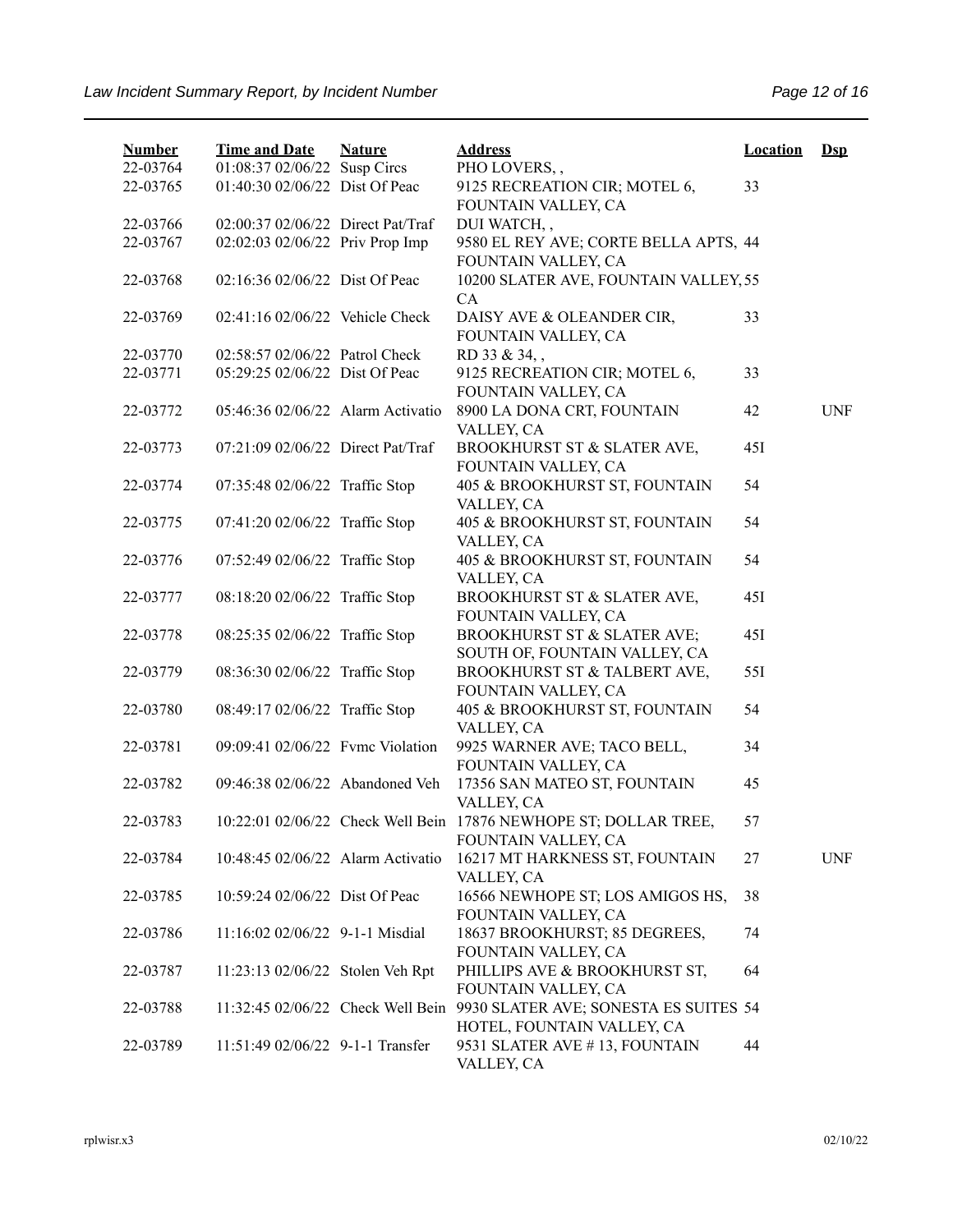| <b>Number</b>        | <b>Time and Date</b>              | <b>Nature</b> | <b>Address</b>                                                                      | <b>Location</b> | $\mathbf{Dsp}$ |
|----------------------|-----------------------------------|---------------|-------------------------------------------------------------------------------------|-----------------|----------------|
| 22-03790             | 12:13:05 02/06/22 Traffic Stop    |               | BROOKHURST ST & SLATER AVE;<br>SOUTH OF, FOUNTAIN VALLEY, CA                        | 45I             |                |
| 22-03791             | 12:23:34 02/06/22 Traffic Stop    |               | BROOKHURST ST & SLATER AVE; S OF, 45I<br>FOUNTAIN VALLEY, CA                        |                 |                |
| 22-03792             | 12:26:15 02/06/22 Direct Pat/Traf |               | BROOKHURST ST & SLATER AVE,                                                         | 45I             |                |
| 22-03793             | 12:28:21 02/06/22 Traffic Stop    |               | FOUNTAIN VALLEY, CA<br>BROOKHURST ST & SLATER AVE,                                  | 45I             |                |
| 22-03794             | 12:24:28 02/06/22 Outside Agency  |               | FOUNTAIN VALLEY, CA<br>16636 EUCLID ST, FOUNTAIN VALLEY,                            | 37              |                |
| 22-03795             | 12:33:00 02/06/22 Traffic Stop    |               | CA<br>MAGNOLIA ST & WARNER AVE,                                                     | 33I             |                |
| 22-03796             | 12:42:39 02/06/22 Traffic Stop    |               | FOUNTAIN VALLEY, CA<br><b>BROOKHURST ST &amp; SLATER AVE;</b>                       | 45I             |                |
| 22-03797             | 12:44:14 02/06/22 Traffic Stop    |               | SOUTH OF, FOUNTAIN VALLEY, CA<br>BROOKHURST ST & SLATER AVE,                        | 45I             |                |
| 22-03798             | 12:54:06 02/06/22 Traffic Stop    |               | FOUNTAIN VALLEY, CA<br>BROOKHURST ST & SLATER AVE,                                  | 45I             |                |
| 22-03799             | 13:03:20 02/06/22 Traffic Hazard  |               | FOUNTAIN VALLEY, CA<br>EUCLID ST & TALBERT AVE, FOUNTAIN57I                         |                 |                |
| 22-03800             | 13:03:35 02/06/22 Grand Theft Rpt |               | VALLEY, CA<br>17674 SAN DIEGO CIR, FOUNTAIN                                         | 55              |                |
| 22-03801             | 13:02:44 02/06/22 Supplemental Rt |               | VALLEY, CA<br>9876 DEBIOIS AVE, FOUNTAIN VALLEY, 14                                 |                 |                |
| 22-03802             | 13:25:50 02/06/22 9-1-1 Open Line |               | CA<br>11675 HEIL AVE, FOUNTAIN VALLEY,                                              | 38              |                |
| 22-03803             | 13:31:40 02/06/22 9-1-1 Open Line |               | CA<br>9168 EL VERDE CIR, FOUNTAIN                                                   | 53              |                |
| 22-03804             | 13:36:14 02/06/22 Trans Complaint |               | VALLEY, CA<br>16111 HARBOR BLVD; CURACAO,                                           | 28              |                |
| 22-03805             | 13:37:03 02/06/22 9-1-1 Open Line |               | FOUNTAIN VALLEY, CA<br>16225 NEWHOPE ST; MONROE SCHOOL, 27                          |                 |                |
| 22-03806             | 13:38:31 02/06/22 Trans Complaint |               | FOUNTAIN VALLEY, CA<br>16400 BROOKHURST ST; FV REC                                  | 25              |                |
|                      | 13:41:31 02/06/22 Grand Theft Rpt |               | CENTER, FOUNTAIN VALLEY, CA<br>17547 OAK ST, FOUNTAIN VALLEY, CA                    |                 |                |
| 22-03807<br>22-03808 | 13:47:20 02/06/22 Property Rpt    |               | 17849 SAN RAFAEL ST, FOUNTAIN<br>VALLEY, CA                                         | 53<br>55        |                |
| 22-03809             | 13:49:17 02/06/22 Keep The Peace  |               | 18305 MT LANGLEY ST; THE STORAGE 66<br>PLACE, FOUNTAIN VALLEY, CA                   |                 |                |
| 22-03810             | 14:10:07 02/06/22 9-1-1 Misdial   |               | 18170 EUCLID ST; SPORTSPAGE<br>SOCCER WAREHOUSE I, FOUNTAIN                         | 67              |                |
|                      |                                   |               | VALLEY, CA                                                                          |                 |                |
| 22-03811             |                                   |               | 14:06:02 02/06/22 Supplemental Rt 17900 NEWHOPE ST; COSTCO,<br>FOUNTAIN VALLEY, CA  | 57              |                |
| 22-03812             | 14:23:19 02/06/22 9-1-1 Open Line |               | 10940 EL DOMINO AVE, FOUNTAIN<br>VALLEY, CA                                         | 46              |                |
| 22-03813             | 14:44:01 02/06/22 Trans Complaint |               | 16400 BROOKHURST ST; FV REC<br>CENTER, FOUNTAIN VALLEY, CA                          | 25              |                |
| 22-03814             |                                   |               | 15:01:31 02/06/22 Check Well Bein NEWHOPE ST & PRIMROSE AVE,<br>FOUNTAIN VALLEY, CA | 27              |                |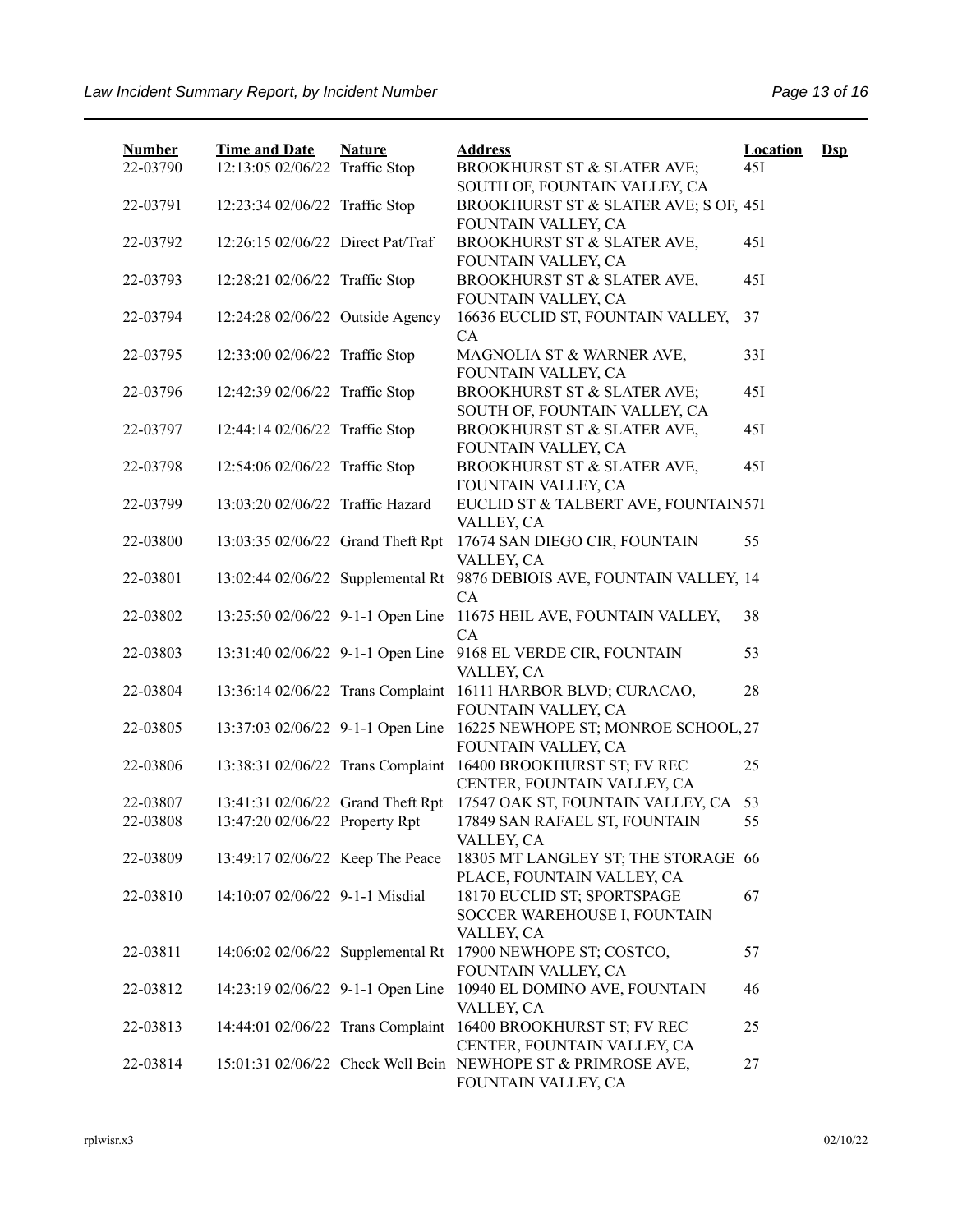| <b>Number</b> | <b>Time and Date</b>              | <b>Nature</b> | <b>Address</b>                                                                            | <b>Location</b> | $\mathbf{Dsp}$ |
|---------------|-----------------------------------|---------------|-------------------------------------------------------------------------------------------|-----------------|----------------|
| 22-03815      | 15:10:35 02/06/22 Viol Court Orde |               | 17900 NEWHOPE ST; COSTCO,<br>FOUNTAIN VALLEY, CA                                          | 57              |                |
| 22-03816      | 15:52:33 02/06/22 Illegal Parking |               | 16965 MT CITADEL ST, FOUNTAIN<br>VALLEY, CA                                               | 37              |                |
| 22-03817      | 15:53:34 02/06/22 Illegal Parking |               | 16825 MT FLETCHER CIR, FOUNTAIN<br>VALLEY, CA                                             | 37              |                |
| 22-03818      | 16:00:39 02/06/22 Trans Complaint |               | 10836 WARNER AVE; NEP CAFE,<br>FOUNTAIN VALLEY, CA                                        | 46              |                |
| 22-03819      |                                   |               | 16:05:11 02/06/22 Non Inj-H&R Rpt 17099 BROOKHURST ST; SAMS CLUB,<br>FOUNTAIN VALLEY, CA  | 44              |                |
| 22-03820      | 16:21:41 02/06/22 9-1-1 Open Line |               | 9974 DAHLIA CIR, FOUNTAIN VALLEY, 24<br>CA                                                |                 |                |
| 22-03821      | 16:27:17 02/06/22 Traffic Stop    |               | EDINGER AVE & WARD ST; MSP,<br>FOUNTAIN VALLEY, CA                                        | 16I             |                |
| 22-03822      | 16:50:34 02/06/22 Illegal Parking |               | 10320 WARNER AVE, FOUNTAIN<br>VALLEY, CA                                                  | 45              |                |
| 22-03823      | 16:55:13 02/06/22 9-1-1 Transfer  |               | 602 BALSA LN, FOUNTAIN VALLEY, CA 64                                                      |                 |                |
| 22-03824      | 17:07:02 02/06/22 Traffic Stop    |               | EDINGER AVE & EUCLID ST, FOUNTAIN 17I<br>VALLEY, CA                                       |                 |                |
| 22-03825      | 17:16:51 02/06/22 Req For A Suprv |               | 10990 WARNER AVE, FOUNTAIN<br>VALLEY, CA                                                  | 46              |                |
| 22-03826      | 17:27:20 02/06/22 9-1-1 Transfer  |               | 17110 BROOKHURST ST; CHAMPIONS<br>BOWLING AND EMBROIDERY,<br>FOUNTAIN VALLEY, CA          | 45              |                |
| 22-03827      | 17:25:46 02/06/22 Petty Theft Rpt |               | 16201 HARBOR BLVD # A; WALGREENS, 28<br>FOUNTAIN VALLEY, CA                               |                 |                |
| 22-03828      | 17:37:06 02/06/22 9-1-1 Open Line |               | 16697 MT MICHAELIS CIR, FOUNTAIN<br>VALLEY, CA                                            | 38              |                |
| 22-03829      | 18:14:03 02/06/22 Noise Complaint |               | 11300 WARNER AVE # D118, FOUNTAIN<br>VALLEY, CA                                           | 47              |                |
| 22-03830      | 17:47:30 02/06/22 9-1-1 Open Line |               | 16697 MT MICHAELIS CIR, FOUNTAIN<br>VALLEY, CA                                            | 38              |                |
| 22-03831      |                                   |               | 17:46:53 02/06/22 Trans Complaint EDINGER AVE & BROOKHURST ST,<br>FOUNTAIN VALLEY, CA     | 151             |                |
| 22-03832      | 18:06:28 02/06/22 9-1-1 Incomplet |               | 16123 HARBOR BLVD; GAMESTOP,<br>FOUNTAIN VALLEY, CA                                       | 28              |                |
| 22-03833      |                                   |               | 18:11:11 02/06/22 Trans Complaint ADOBE RIVER AVE & BROOKHURST<br>ST, FOUNTAIN VALLEY, CA | 65              |                |
| 22-03834      | 18:39:42 02/06/22 Direct Pat/Traf |               | BROOKHURST ST & ELLIS AVE,<br>FOUNTAIN VALLEY, CA                                         | 65I             |                |
| 22-03835      | 18:45:23 02/06/22 Jail Check      |               | 10200 SLATER AVE, FOUNTAIN VALLEY, 55<br>CA                                               |                 |                |
| 22-03836      | 18:50:10 02/06/22 Traffic Stop    |               | BROOKHURST ST & ELLIS AVE; N OF,<br>FOUNTAIN VALLEY, CA                                   | 65I             |                |
| 22-03837      | 19:04:12 02/06/22 9-1-1 Transfer  |               | 11360 WARNER AVE; PARK VIEW<br>ESTATES ASSISTED LIVING, ORANGE,<br>CA                     | 47              |                |
| 22-03838      | 19:09:59 02/06/22 Traffic Stop    |               | BROOKHURST ST & ELLIS AVE,<br>FOUNTAIN VALLEY, CA                                         | 651             |                |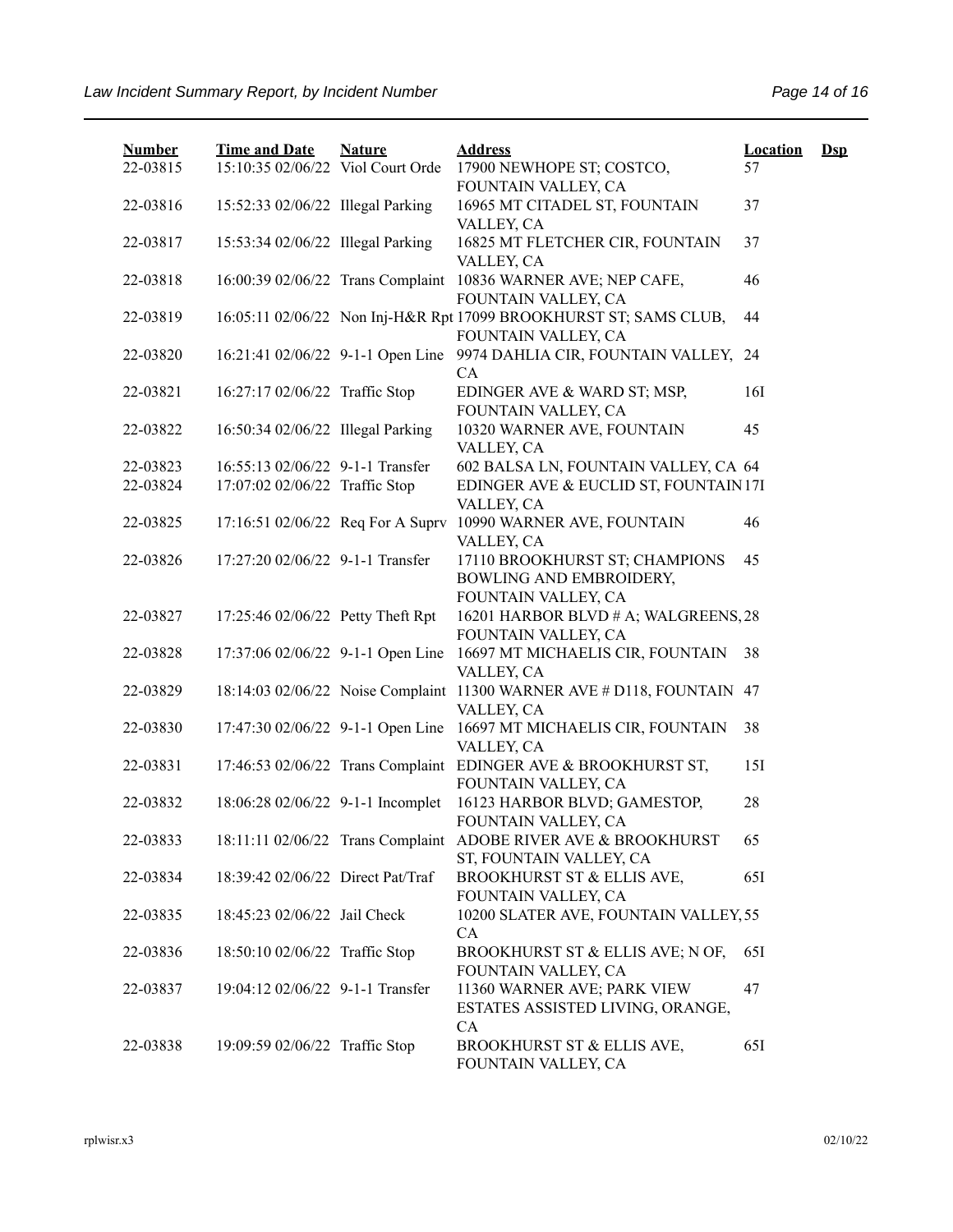| <b>Number</b><br>22-03839 | <b>Time and Date</b><br>19:19:22 02/06/22 9-1-1 Misdial | <b>Nature</b> | <b>Address</b><br>18111 BROOKHURST ST # 2100; QUEST 64                               | <b>Location</b> | $\mathbf{Dsp}$ |
|---------------------------|---------------------------------------------------------|---------------|--------------------------------------------------------------------------------------|-----------------|----------------|
|                           |                                                         |               | DIAGNOSTICS, FOUNTAIN VALLEY, CA                                                     |                 |                |
| 22-03840                  | 19:18:39 02/06/22 Reckless Veh                          |               | HARBOR BLVD & HEIL AVE, FOUNTAIN 29I<br>VALLEY, CA                                   |                 |                |
| 22-03841                  | 19:22:43 02/06/22 Traffic Stop                          |               | BROOKHURST ST & ELLIS AVE,<br>FOUNTAIN VALLEY, CA                                    | 651             |                |
| 22-03842                  | 19:39:38 02/06/22 9-1-1 Transfer                        |               | 17100 EUCLID ST; FV HOSPITAL,<br>FOUNTAIN VALLEY, CA                                 | 47              |                |
| 22-03843                  | 19:50:25 02/06/22 Outside Agency                        |               | 6682 CARRIAGE HB,,                                                                   |                 |                |
| 22-03844                  | 19:57:40 02/06/22 9-1-1 Incomplet                       |               | 17816 BUSHARD ST; FVHS, FOUNTAIN<br>VALLEY, CA                                       | 54              |                |
| 22-03845                  | 20:10:20 02/06/22 Water Problem                         |               | 16400 BROOKHURST ST; FV REC<br>CENTER, FOUNTAIN VALLEY, CA                           | 25              |                |
| 22-03846                  | 20:14:03 02/06/22 9-1-1 Misdial                         |               | 11345 SLATER AVE; FOUNTAIN VALLEY 47<br>SELF STORAGE, FOUNTAIN VALLEY,<br><b>CA</b>  |                 |                |
| 22-03847                  | 20:16:01 02/06/22 Traffic Hazard                        |               | BUSHARD ST & WARNER AVE,<br>FOUNTAIN VALLEY, CA                                      | 34I             |                |
| 22-03848                  | 20:22:49 02/06/22 Traffic Stop                          |               | 17971 BROOKHURST ST; BERRI<br>BROTHERS GAS, FOUNTAIN VALLEY,<br>CA                   | 54              |                |
| 22-03849                  | 20:27:41 02/06/22 Petty Theft Now                       |               | 16051 BROOKHURST ST # D; MILK BAR, 24<br>FOUNTAIN VALLEY, CA                         |                 |                |
| 22-03850                  | 20:32:11 02/06/22 Traffic Stop                          |               | HEIL AVE & TERREL ST, FOUNTAIN<br>VALLEY, CA                                         | 38              |                |
| 22-03851                  | 20:40:58 02/06/22 Reckless Veh                          |               | GARFIELD AVE & BUSHARD ST,<br>FOUNTAIN VALLEY, CA                                    | OUT74           |                |
| 22-03852                  | 20:44:03 02/06/22 Reckless Veh                          |               | BROOKHURST ST & ELLIS AVE,<br>FOUNTAIN VALLEY, CA                                    | 651             |                |
| 22-03853                  | 20:45:44 02/06/22 Vehicle Check                         |               | 10585 LAWSON RIVER AVE; OC<br>MOTORS, FOUNTAIN VALLEY, CA                            | 66              |                |
| 22-03854                  | 21:05:53 02/06/22 Traffic Stop                          |               | HARBOR BLVD & HEIL AVE, FOUNTAIN 29I<br>VALLEY, CA                                   |                 |                |
| 22-03855                  | 21:06:36 02/06/22 9-1-1 Text                            |               | 1205 CEDAR GROVE RD,,                                                                |                 |                |
| 22-03856                  |                                                         |               | 21:14:06 02/06/22 Noise Complaint EDINGER AVE & MT GUSTIN ST,<br>FOUNTAIN VALLEY, CA | 29              |                |
| 22-03857                  | 21:19:06 02/06/22 Stolen Veh Rpt                        |               | BROOKHURST ST & EDINGER AVE,<br>FOUNTAIN VALLEY, CA                                  | 15I             |                |
| 22-03859                  | 21:36:39 02/06/22 Traffic Hazard                        |               | SLATER AVE & MT HERRMANN ST,<br>FOUNTAIN VALLEY, CA                                  | 57              |                |
| 22-03860                  | 21:36:20 02/06/22 Information                           |               | BUSHARD ST & HEIL AVE, FOUNTAIN<br>VALLEY, CA                                        | 24I             |                |
| 22-03861                  | 21:40:38 02/06/22 Vehicle Check                         |               | 18670 BROOKHURST ST, FOUNTAIN<br>VALLEY, CA                                          | 75              |                |
| 22-03862                  | 22:08:53 02/06/22 9-1-1 Misdial                         |               | 11457 SLATER AVE, FOUNTAIN VALLEY, 57<br>CA                                          |                 |                |
| 22-03863                  | 22:54:48 02/06/22 Recov Stolen Ve                       |               | ROSS ST & EL RANCHO AVE,<br>FOUNTAIN VALLEY, CA                                      | 42              |                |
| 22-03864                  | 22:49:25 02/06/22 Battery Rpt                           |               | 10836 WARNER AVE; GEM DINING,<br>FOUNTAIN VALLEY, CA                                 | 46              |                |